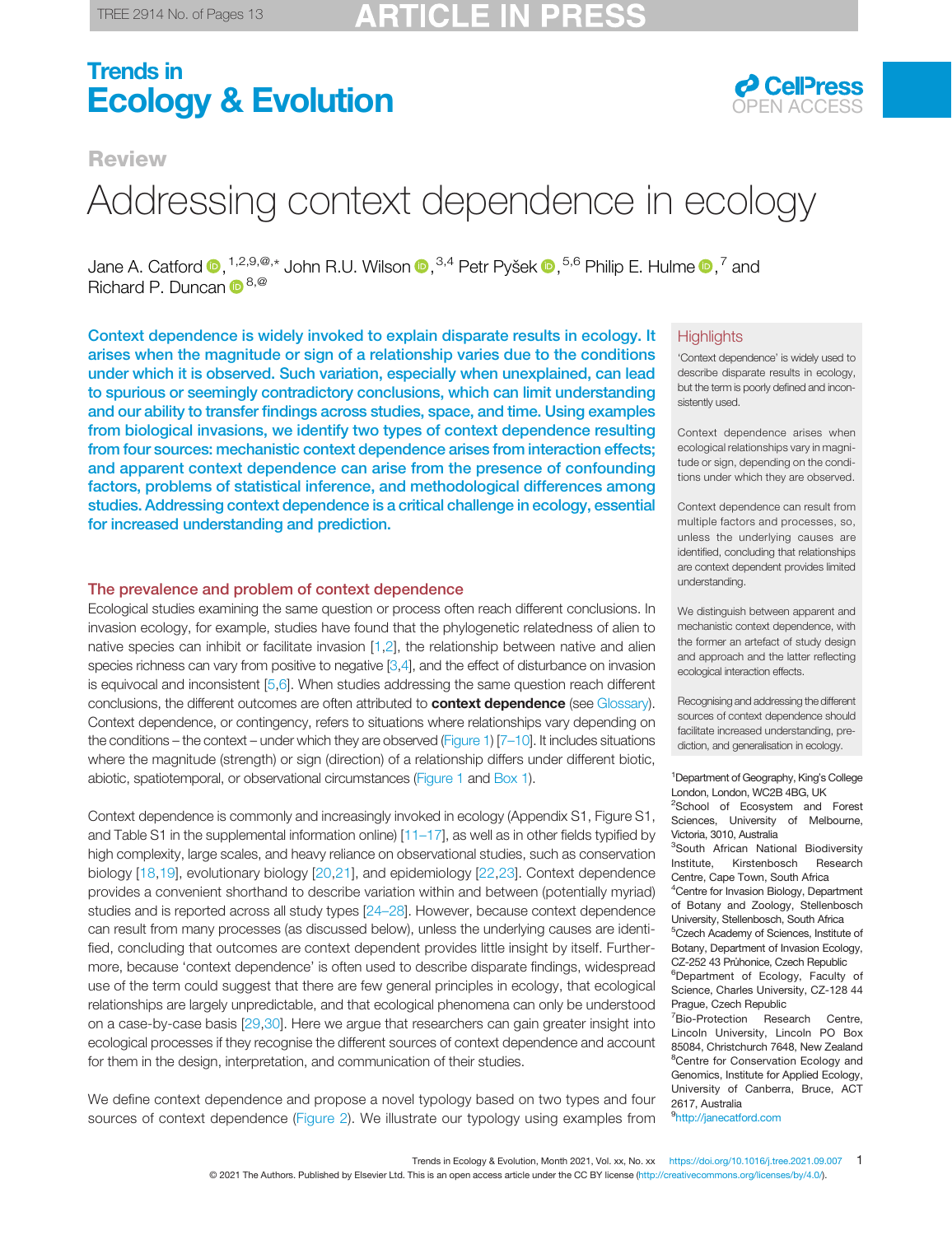<span id="page-1-0"></span>

biological invasions, a field where context dependence is prominent and widely discussed [\(Box 1](#page-4-0), Figure S2 and Table S2), but we propose that the typology is applicable across all areas of ecology. We outline steps for addressing the different types and sources of context dependence ([Figure 3\)](#page-7-0). By understanding ways in which context dependence can arise, ecologists should be better placed to distinguish fundamental (mechanistic) from **apparent context dependence**, increasing predictive understanding in ecology.

\*Correspondence: jane.catford@kcl.ac.uk (J.A. Catford). <sup>@</sup>Twitter: [@JaneCatford](https://twitter.com/JaneCatford) (J.A. Catford) and [@RichardDuncanUC](https://twitter.com/RichardDuncanUC) (R.P. Duncan).

#### A typology of context dependence

We identify two types of context dependence resulting from four sources [\(Figure 2](#page-5-0) and Table S3). Mechanistic context dependence occurs when a relationship, say between variables X and Y, fundamentally differs under different ecological and spatiotemporal conditions. Such relationships arise from (i) interaction effects of another variable, Z, which modifies the effect of X on Y, reflecting ecological processes. Apparent context dependence occurs when the relationship between variables X and Y does not differ but appears to due to: (ii) the presence of **confounding** factors that are either unaccounted for or are measured and accounted for in some studies but not others; (iii) problems of **statistical inference** where studies differ in sampling accuracy and precision, **statistical power**, or interpretation of statistical measures; and (iv) **methodological** differences among studies whereby studies observe and measure variables or relationships in different ways. The four sources of context dependence can co-occur and manifest in various ways (Figure 1). When individual studies use consistent methods, accurate approaches, and comparable study designs, within-study variation should be driven largely by interacting or confounding factors, whereas variation among studies can also reflect issues related to statistical inference or differences in study methodology.

#### Type: mechanistic; source: (i) interaction effects

'Interaction effects' (or interaction modifications [\[31](#page-10-0)] or effect modifications [\[22\]](#page-10-0)) refers to higher-order interactions between three or more factors (X, Y, and Z). Interaction effects can result in relationships between X and Y being magnified, reduced, or reversed as Z values vary [[11](#page-10-0),[32](#page-10-0)]. In Australia, for



**Trends in Ecology & Evo** 

Figure 1. Context dependence may be invoked when the observed relationship between two variables varies in (A) magnitude (strength), (B) sign (direction), and (C) uncertainty, applied here to hypothetical examples from plant invasions. However, there is only evidence of real (mechanistic) context dependence in (A) and (B) and not in (C) [or (D)], because relationships in (C) do not vary in magnitude or sign, just statistical significance, as represented by hypothetical P values; (C) shows an example that could lead to apparent context dependence between Sites 1 and 2 if there are issues with statistical inference (see [Figure 2](#page-5-0) and main text). (D) Both cases show the same relationship (no context dependence). Forms of context dependence are not mutually exclusive and can cooccur. In this illustrative schematic, the independent variable X is resource availability, and the dependent Y variable is the probability of invasion: (A) magnitude of relationship depends on propagule pressure (context = propagule pressure); (B) sign of relationship depends on invader traits (high or low specific leaf area, SLA) (context = invader SLA); (C) slopes of relationships in Sites 1 and 2 are identical, but differences in uncertainty and statistical power mean that the relationship could be viewed as statistically significant in Site 1 (P = 0.01) but not Site 2 (P = 0.1), such that the relationship could be misinterpreted as being context dependent (context = site).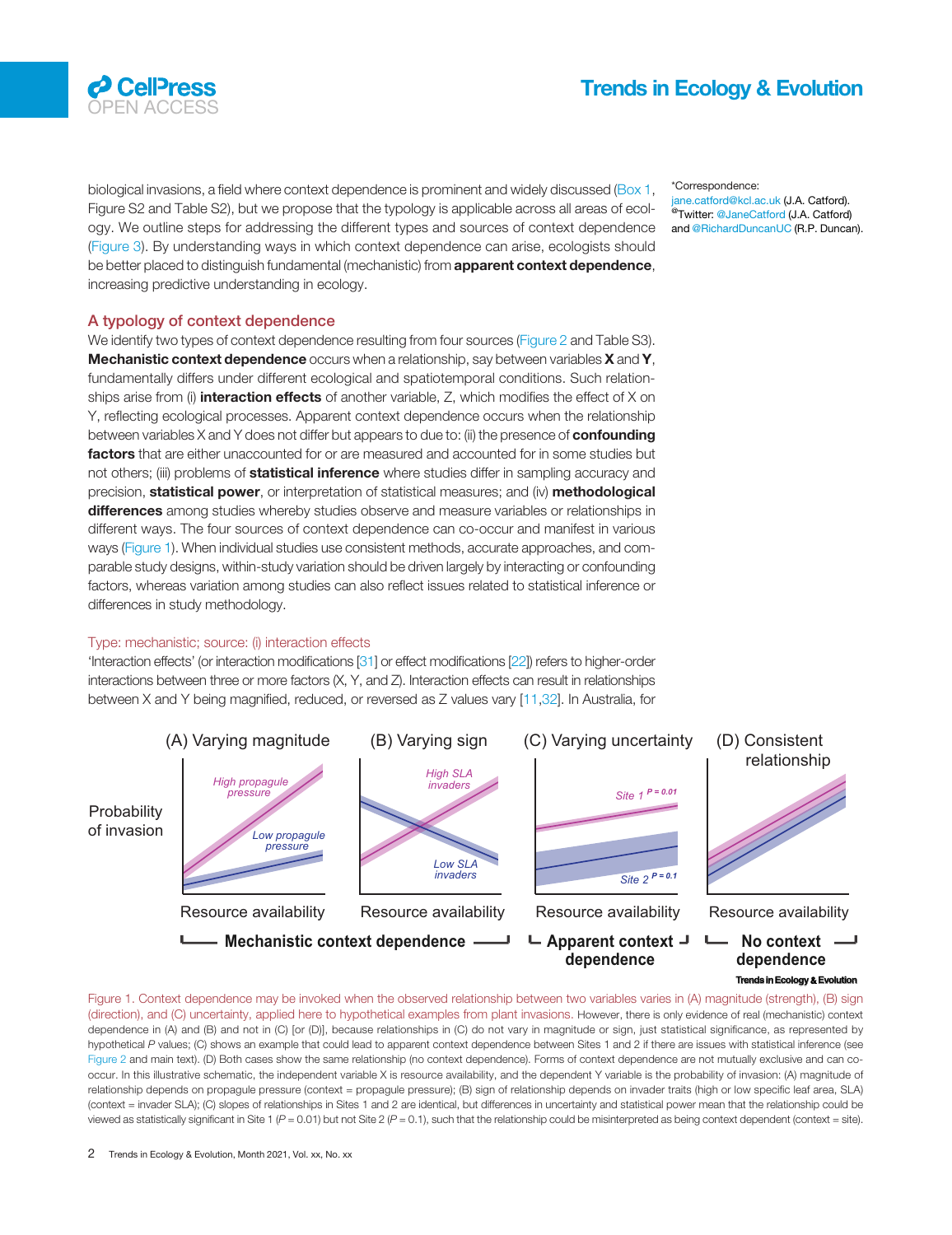## <span id="page-2-0"></span>Trends in Ecology & Evolution **COPEN ACCESS**



example, the relationship between *invasive* fox (Vulpes vulpes) abundance and impact on native animals depends on the local abundance of dingoes (Canis familiaris), the apex predator, because dingoes supress fox activity [\[33,34\]](#page-10-0). Interaction effects such as these can extend beyond two-way interactions and involve multiple interacting factors [\[19,22](#page-10-0),[35](#page-10-0)].

Context dependence arising from interaction effects reflects underlying causal relationships and should thus be consistent with, or can inform, theory ([Box 2\)](#page-7-0) [\[10](#page-10-0)]. For example, in a grassland experiment, the relationship between abundance of invading plant species and community diversity was consistent with theories of plant resource economics and competition [[36,37\]](#page-10-0): invaders with resource-acquisitive strategies were more abundant in low-diversity communities, whereas the opposite was true in high-diversity communities [\[24](#page-10-0)]. Observed fine-scale variation in occupancy of giant bamboo (Phyllostachys bambusoides) in Japan corresponds with the stress gradient hypothesis [\[38](#page-10-0)] and reflects bamboo ecology and ecophysiology (see Figure IA in [Box 1](#page-4-0)) [[26\]](#page-10-0). And the fox–dingo example noted above is consistent with the mesopredator release hypothesis [\[39](#page-10-0)]. If important interaction effects are overlooked, observed relationships can appear uncertain within studies and can differ among studies.

#### Type: apparent; source: (ii) confounding factors

Confounding occurs when two or more independent variables, X and C, are correlated such that their effects on dependent variable Y cannot be disentangled [[40](#page-10-0),[41\]](#page-10-0). Confounders can be considered 'nuisance' variables and can generate apparent context dependence because, unless their effects are eliminated or taken into account, they can exaggerate, suppress, reverse, or alter the manifestation of the  $X-Y$  relationship [\[18](#page-10-0),[22](#page-10-0),[41](#page-10-0),[42](#page-10-0)], especially when the relationship is weak [\[43\]](#page-10-0). For example, an apparent negative relationship between bullfrog (Rana catesbeiana) invasion and native frog species richness in eastern China disappears once the confounding effect of frog hunting by humans is considered (see Figure IB in [Box 1\)](#page-4-0) [\[44](#page-11-0)]. Similarly, without accounting for confounding variables, buckthorn (Rhamnus cathartica) invasion can appear to increase soil pH and leaf litter calcium flux in US forests [\[45](#page-11-0)]. Confounding can be especially problematic in observational studies (where independent variables and unidentified legacy effects can be less readily controlled than in experiments), in studies spanning a wide range of conditions, and in meta-syntheses (because confounding can affect findings at the synthesis level as well as findings of component studies) [\[18,22](#page-10-0),[41](#page-10-0)].

#### Type: apparent; source: (iii) statistical inference

Apparent context dependence can arise when studies estimating an X–Y relationship reach the wrong conclusion because measurements of X and Y are noisy, the effect of X on Y is weak, multiple comparisons are made and sample sizes are small, or statistical results are interpreted incorrectly [46–[48\]](#page-11-0). Indeed, if studies rely on binary notions of statistical significance to judge the presence, magnitude, and sign of relationships, then, when statistical power is low – as is often the case in ecology [\[49](#page-11-0)] – studies will often find 'statistically significant' results that exaggerate the effect of X on Y or conclude that it goes in the wrong direction [\[46](#page-11-0)]. Such errors in the estimated magnitude or sign of relationships (Type M error and Type S error, respectively [\[46](#page-11-0)]) can be stochastic, leading to different studies reaching different conclusions mostly by chance alone [\[49\]](#page-11-0). The practice of categorising effects as significant or non-significant using P values or confidence intervals can also lead to apparent context dependence due to differences in the statistical power of studies [[48](#page-11-0),[50\]](#page-11-0). This is compounded by errors in interpretation and questionable research practices, which are common in ecology and related fields [[51](#page-11-0),[52](#page-11-0)]. For example, Fidler et al. [\[52\]](#page-11-0) found that 63% of 67 conservation biology papers that used null hypothesis significance testing misinterpreted statistical non-significance as evidence for no effect, and Fraser et al. [\[51\]](#page-11-0) found that 37% of 494 ecologists reported collecting more data after checking whether results were statistically significant.

#### **Glossary**

#### Apparent context dependence:

relationships or outcomes appear to vary under different conditions, but variation is driven by issues related to confounding factors, statistical inference, and methodological differences that cause variation in the appearance of a relationship, not variation in the underlying causal relationship.

**Confounding factors: confounding** occurs when differences in Y associated with changes in X cannot be separated from other factors (C), that is, X and C are confounded such that C might simultaneously affect Y, obscuring the underlying X–Y relationship; also called 'confounding variables', 'confounding features' or 'confounders'; a source of apparent context dependence.

Context dependence: variation in the sign or magnitude of an ecological relationship depending on the conditions under which the relationship occurs or is observed; also known as 'contingency.' Design analysis: a set of statistical calculations about possible study outcomes generated through hypothetical replications of a study that modify, for example, sample size, uncertainty, effect sizes, factors, and variables included in a study; can be used to calculate Type M and Type S error rates; can be prospective or retrospective; related to but broader than statistical power analysis.

Gradient experiments: multilevel experiments that lack replicates but instead span a wider gradient of environmental conditions (X axes) by maximising the diversity of conditions examined.

Interaction effects: interacting factors or variables (Z) modulate the X–Y relationship because the effect of X on outcome Y depends on the value of Z; also called 'interaction modifications' or 'interactions' in statistics; can be called 'higher-order interactions' in ecology; source of mechanistic context dependence where Z is the context in which the X–Y relationship varies. **Invasive:** refers to alien (non-native, exotic) species introduced by humans outside of their natural biogeographic ranges with populations that spread over a wide range, reach high abundance, and often cause negative impacts.

Mechanistic context dependence: fundamental variation in a causal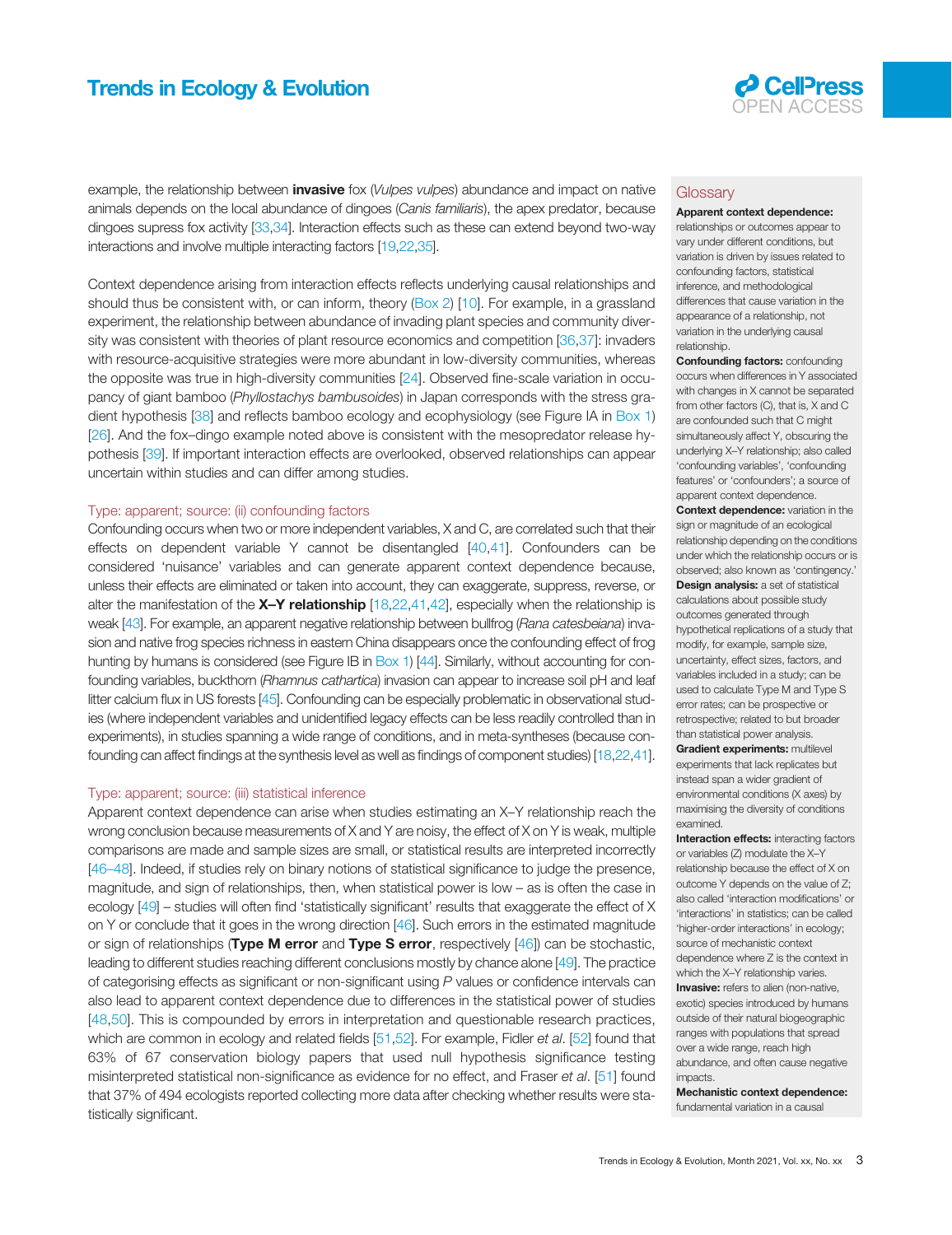

Inaccurate estimates of X or Y can cause systematic bias in data, distorting estimated X–Y relationships. For example, observers with little experience may not detect or may misidentify species [[22](#page-10-0)[,53](#page-11-0)]. McClintock et al. [\[54](#page-11-0)] showed that even very low rates of false positive errors (1% of total records) can severely distort species occupancy predictions, over- or under-estimating distributions, and result in spurious X–Y relationships. Imprecise estimates cause random measurement error, increasing noise and uncertainty and decreasing statistical power. Unlike systematic bias, which has to be addressed during the observation process [\[55](#page-11-0)], effects of random measurement error can be mitigated by increasing sample size [\[22](#page-10-0)]. For example, in a search experiment for invasive orange hawkweed (Hieracium aurantiacum), Moore et al. [\[56\]](#page-11-0) showed that detection probability for an average observer increased with increasing search effort.

#### Type: apparent; source: (iv) methodological differences

Apparent context dependence in the X–Y relationship can also arise if studies or models that are directly compared differ in methodological approach. This is distinct from the other sources of apparent context dependence because the X–Y relationship in the component studies could be estimated both accurately and precisely; rather, it is the way in which the studies have been compared that is inappropriate. Methodological differences, as defined in this paper, can arise because of differences in: study indicators, metrics, and scales; the values and heterogeneity of explanatory variables (i.e., the X-gradient examined); and research approaches and practices.

The X–Y relationship could vary if studies measure X or Y in different ways [57–[59\]](#page-11-0). For example, invader occupancy and invader abundance can both indicate invasion level, but factors related to these two metrics can differ [\[60](#page-11-0)], meaning studies that use these different indicators of invasion level could reach different conclusions [\[61\]](#page-11-0). Composite indicators or classification-based indices may be particularly troublesome as the underlying metrics or criteria may be unclear and metrics may inadvertently be conflated [\[25](#page-10-0),[62\]](#page-11-0). For example, definitions of species invasiveness vary such that two studies, both examining traits related to species invasiveness, could inadvertently examine different dimensions of invasiveness (e.g., local abundance, spread rate, or habitat breadth) [[25](#page-10-0)]. Studies could consequently reach different conclusions about traits linked to species invasive-ness solely because of differences in the underlying Y variable (see Figure IC in [Box 1](#page-4-0)) [[61](#page-11-0)]. Similar problems could arise with indices representing – among many – diversity [\[63\]](#page-11-0), resilience and stability [[64](#page-11-0)], and ecosystem services [[65](#page-11-0)], each of which can be calculated in numerous ways.

Even if the same metrics are used, studies may not be comparable if they were conducted at different levels or extents of X, or at different scales (both grain and extent, sensu [\[66](#page-11-0)]). For example, factors found to influence invasion at an early stage may not predict success at a later stage [[67,68](#page-11-0)], as shown by Junaedi et al. [[69](#page-11-0)], who found that invader seed mass, specific leaf area, and residence time were related to the naturalisation, but not spread, of alien plant species in tropical forests of Indonesia. Similarly, conclusions about the X–Y relationship can differ if the relationship is nonlinear and studies consider a different range of X values. For instance, a study that included only sites with low Pinus nigra biomass would find a positive relationship with grassland species richness in New Zealand, whereas a study with only high biomass sites would find a negative relationship (see Figure ID in [Box 1](#page-4-0)) [[70,71\]](#page-11-0). Because different processes can operate at different scales [[72](#page-11-0)], relationships evident at fine scales can be lost at broad scales [[73\]](#page-11-0), relationships can shift from linear to non-linear [[74\]](#page-11-0), and slopes can change direction [\[3](#page-10-0)]. Such scale dependence can distort findings of meta-syntheses when component studies have been conducted at different scales, as is often the case [[14\]](#page-10-0).

Apparent context dependence can also stem from differences in research approaches and study systems (e.g., observer differences; whether a study is conducted in a laboratory or greenhouse, relationship under different biotic, abiotic, and spatiotemporal conditions, which stems from interaction effects, such that the X–Y relationship depends on other (interacting) variable(s) (Z). Methodological differences: refers to situations where studies observe and measure variables or relationships in different ways that are not directly comparable; a source of apparent context dependence.

Statistical inference: process of drawing conclusions about an underlying population based on a sample or subset of data from that population; in our typology, we use 'statistical inference' to also refer to the process of estimation (i.e., sampling of the data subset used in analysis); a source of apparent context dependence.

**Statistical power:** probability of finding an effect or relationship when one is present; a function of significance threshold, sample size, and effect size. Type I error: rejection of a true null hypothesis (a false positive).

Type II error: failure to reject a false null hypothesis (a false negative).

Type M error: error in the magnitude of an estimated effect; also known as 'exaggeration ratio.'

Type S error: error in the sign of an estimated effect.

X: independent (explanatory, predictor, causal) variable.

X-Y relationship: relationship between variable X and variable Y; X sometimes considered to causally affect Y.

Y: dependent (response, outcome) variable.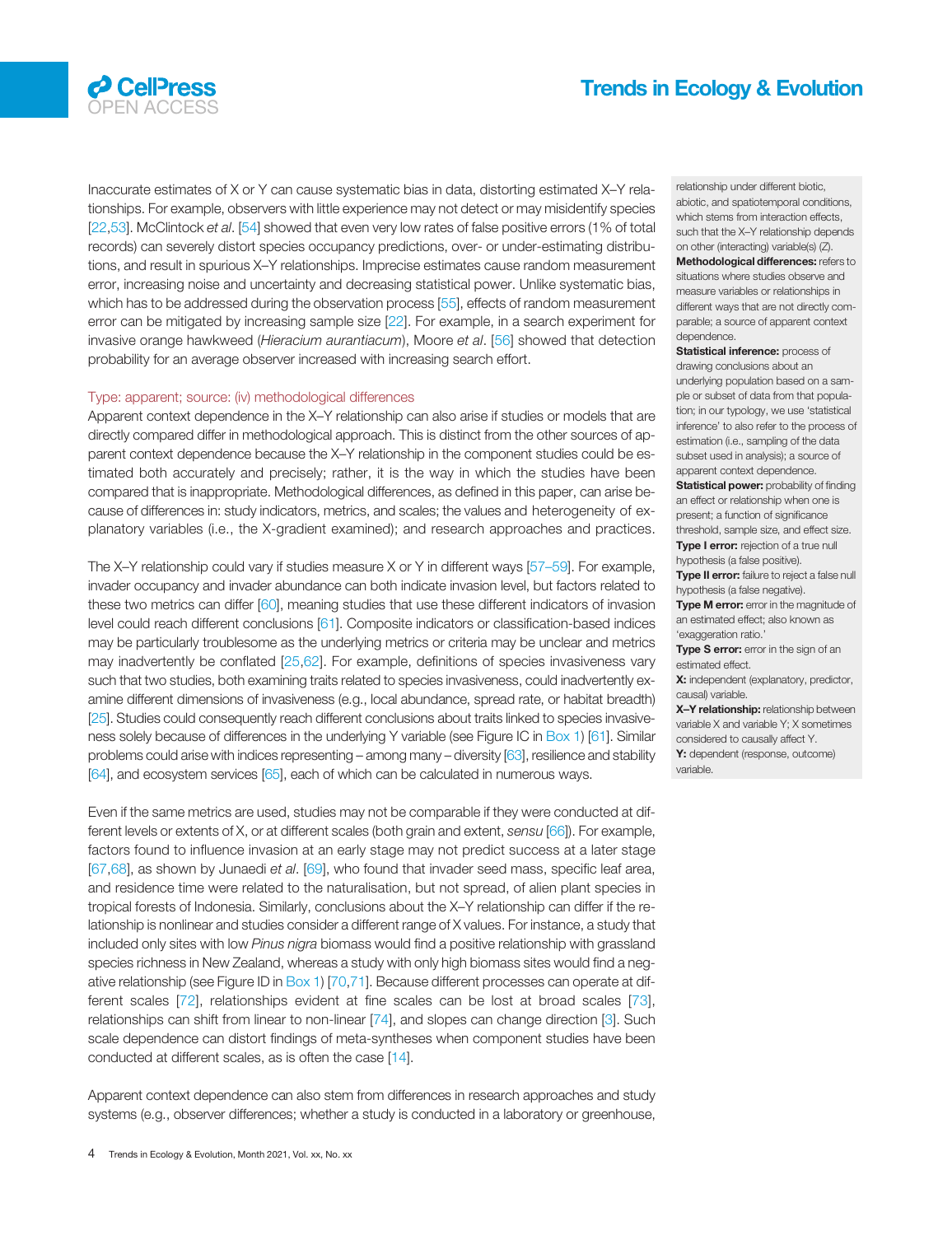## <span id="page-4-0"></span>Trends in Ecology & Evolution **Department Access 20 ACCEPTESS**



#### Box 1. Context dependence in biological invasions

The context of biological invasions matters: it can determine whether, when, and where invaders fail or succeed; which systems are resistant or vulnerable to invasions; the impacts that invaders cause; and the approaches through which they can be managed. Despite robust understanding of the key drivers of invasion [\[103,104\]](#page-12-0), empirical studies of plant invasion commonly find substantial variation in relationships where the magnitude, sign, and uncertainty of relationships varies both within and between studies (Appendix S1, Figures S1 and S2, and Tables S1 and S2). Context dependence may be especially prevalent in invasion ecology because of the diversity of contexts encountered, including ecoevolutionary characteristics of recipient ecosystems, introduction histories and the role of humans, invader traits, applied and fundamental research questions, and observational measures [\[60,67](#page-11-0)[,117\]](#page-12-0). These contexts can modulate, or appear to modulate, the relationship between primary drivers of invasion (e.g., propagule pressure, time since invasion, disturbance) and outcomes of invasion (e.g., invader occupancy, abundance, impact and response to management; Figure I). Because it is an applied discipline, there is a particularly pressing need to understand and overcome context dependence in invasion ecology: to predict future invasion and assess likely management efficacy, we need to be able to transfer results across studies, species, and regions; unless properly addressed, context dependence can inhibit such transferability.



#### **Trends in Ecology Ecology & Evolution**

Figure I. Examples of different sources of context dependence in biological invasions. (A) Giant bamboo, Phyllostachys bambusoides, which is invasive in Japan, shows a positive relationship with canopy cover in cold regions but a negative relationship in warm regions, owing to interaction effects of light and temperature on bamboo occupancy (example of interaction effects) [\[26](#page-10-0)]. (B) Invasion success of bullfrogs, Rana catesbeiana, is negatively related to native frog species richness in eastern China, but this relationship disappears when the confounding effect of frog hunting is accounted for in a logistic regression model (confounding factors) [\[44](#page-11-0)]. (C) Across 236 alien herbs in southeastern Australia, the relationship between species seed mass and spread rate depends on whether seeds are smooth or hooked (upper panel) (interaction effects), but a different relationship is obtained if abundance, not spread rate, is used as a measure of spe-cies invasiveness (lower panel) (methodological differences) [\[61](#page-11-0)]. (D) Aboveground biomass of invasive Pinus nigra in New Zealand has a unimodal relationship with plant species richness (methodological differences) [[70\]](#page-11-0) (image redrawn from [\[71](#page-11-0)]). Photo credits: (A) Marco Schmidt, CC BY-SA 3.0, via Wikimedia Commons; (B) Ren-Jay Wang; and (D) Sarah Wyse.

using field experiments or observations) [[10,](#page-10-0)[53,75\]](#page-11-0). For example, the apparent paradox between native plant richness and alien plant richness – where a negative relationship tends to be observed in experiments and a positive relationship in observational studies [\[76](#page-11-0)] (but see [[77\]](#page-11-0)) – has been attributed (though not exclusively [\[78\]](#page-11-0)) to lower environmental heterogeneity (and niche diversity) at small scales, which typify experiments, versus the higher heterogeneity at larger scales typical of observational studies [[3\]](#page-10-0). While this explanation for observed variation in the relationship has wide support, a recent meta-analysis showed that ~70% of variation across 161 native–alien richness relationships could be attributed to article- and author-specific differences, suggesting the relationship observed depends strongly on author choices about study system and approach [[4\]](#page-10-0), including study grain size [[78](#page-11-0)]. Many between-study differences can stem from issues related to interaction effects, confounding factors, and statistical inference ([Figure 2](#page-5-0)) but – unless those sources of variation can be accounted for – they may be considered methodological differences.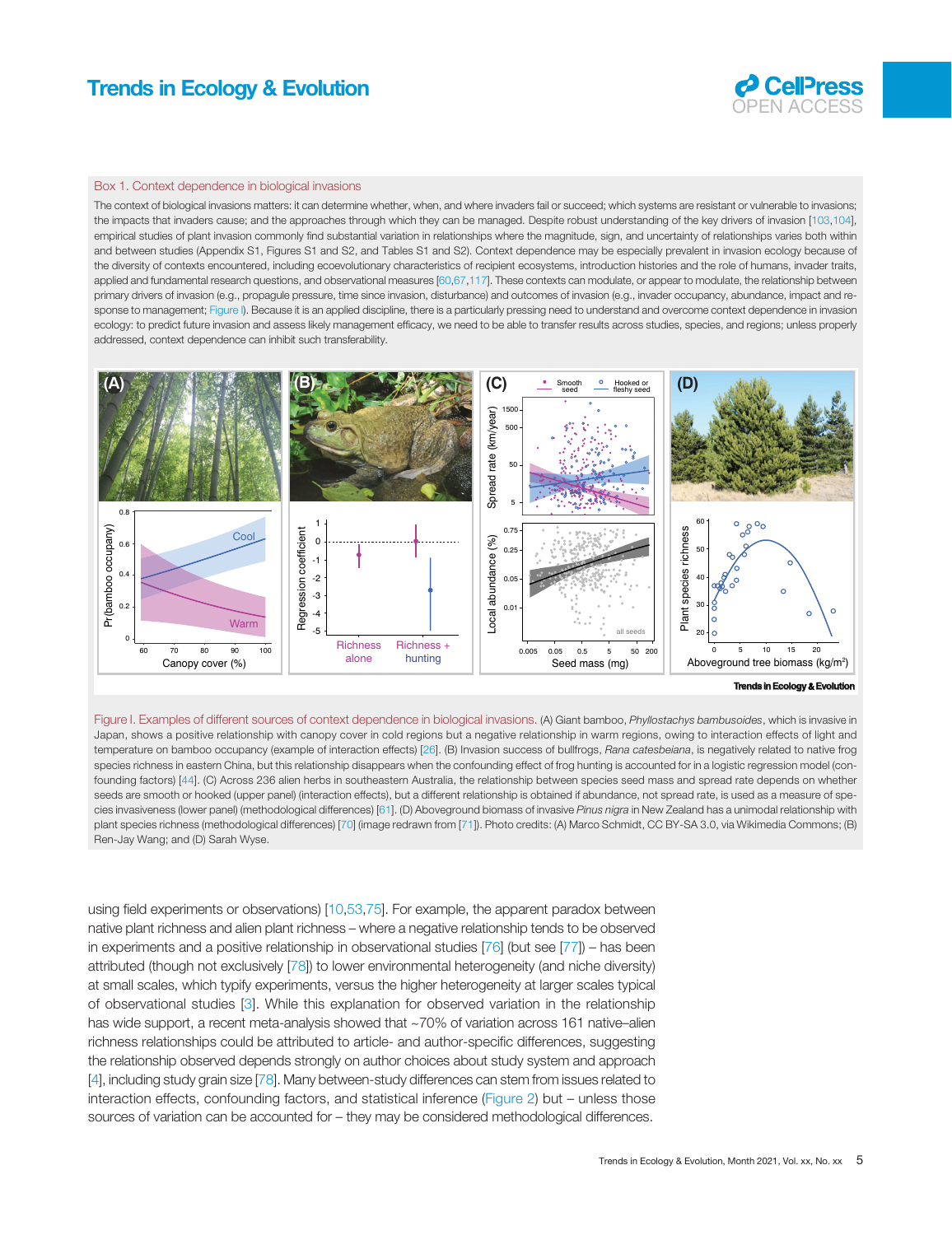<span id="page-5-0"></span>



#### **Trends in Ecology Ecology & Evolution**

Figure 2. Four sources of variation in the relationship between independent variable X and dependent variable Y, with illustrative examples and actions that can reduce unexplained variation and the likelihood of apparent context dependence. Methodological differences (iv) are the easiest to address and confounding factors (ii) are arguably the hardest, because it is likely that multiple factors will affect ecological outcomes, not all of which can be accounted for. Once interacting factors are identified, variation from interaction effects (i) should be predictable. Variation can be the result of biological/ecological mechanisms (i) or study design and practice (ii–iv). The sources of variation are not mutually exclusive and are often interrelated and can manifest in various ways [\(Figure 1](#page-1-0)). White boxes show examples only; many other scenarios could occur, for example, different metrics for source (iv). "Relationship" sometimes abbreviated to "r'ship". See also Table S3.

#### The way forward: getting on top of context dependence

It is inevitable that relationships will vary across space and time and across species, systems and studies. To identify interaction effects that underlie mechanistic context dependence, we need to distinguish fundamental (mechanistic) from apparent variation in the X–Y relationship [\(Figure 3\)](#page-7-0).

#### Step 1: identify meaningful variation and ensure transparent research practice

If we could measure and model everything and do so accurately and precisely, we should notionally be able to predict every outcome based on its specific context. One of the challenges for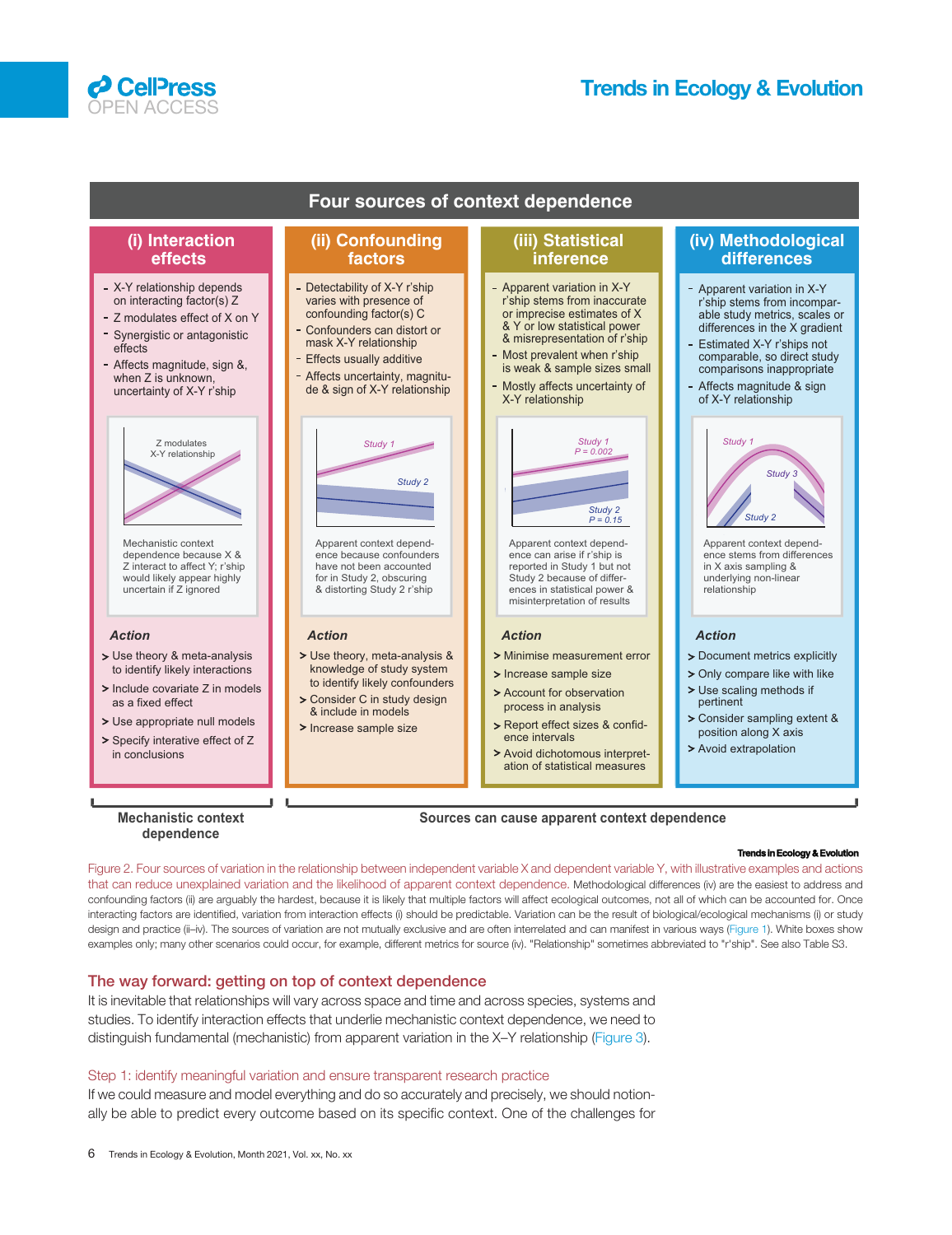



**Trends in Ecology Ecology & Evolution**

(See figure legend at the bottom of the next page.)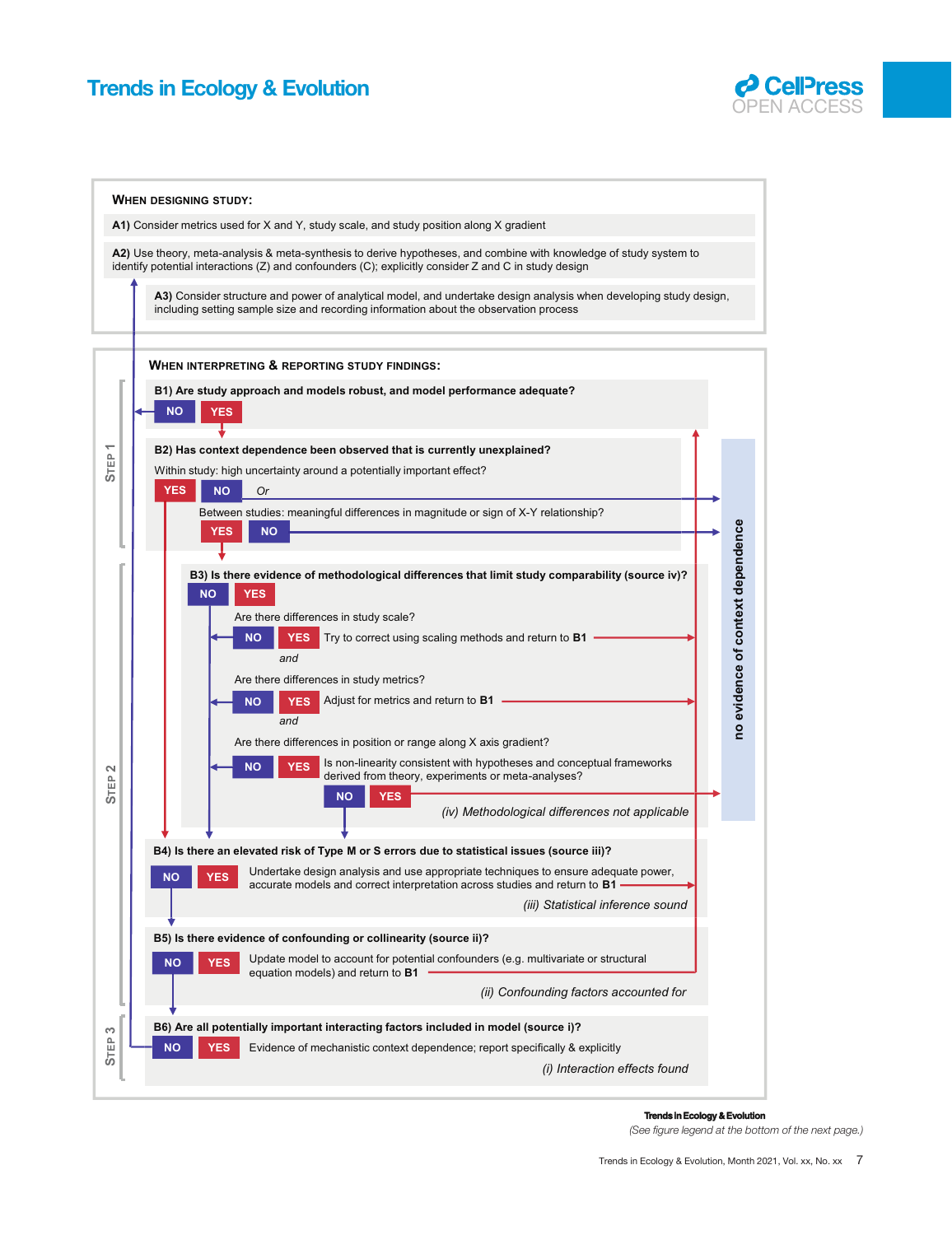<span id="page-7-0"></span>

#### Box 2. Mechanistic context dependence and ecological theory

Even if apparent context dependence is discounted (see Figure 3 in main text), understanding and predicting mechanistic context dependence is challenging. We posit that increased incorporation of interaction effects into ecological theory should increase understanding of mechanistic context dependence by providing (i) predictions and testable hypotheses that shape study designs, and (ii) a clear structure to contextualise and communicate research findings. The stress gradient hypothesis, which proposes that facilitation is more common in stressful environments and competition in less stressful environments [[38](#page-10-0)], provides a good example [\[118\]](#page-12-0). Instead of having to describe that plant–plant relationships are context dependent, the stress gradient hypothesis provides a way to succinctly summarise these relationships in an accurate and informative way (e.g., Figure IA in [Box 1](#page-4-0)) and highlights the drivers of the observed context dependence.

Interaction effects are central to many leading hypotheses in ecology, including – but certainly not limited to – the stress gradient hypothesis [\[38](#page-10-0)], stochastic niche theory [[119\]](#page-12-0), environmental stress model [[120\]](#page-12-0), and resource-enemy release hypothesis [\[121](#page-12-0)]. However, in invasion ecology at least, most hypotheses focus on single processes or concepts [\[103](#page-12-0),[104,115\]](#page-12-0). Combined with the widespread observation of context dependence, this suggests that there is somewhat of a mismatch between the complexity observed in nature and the complexity of ecological theory, and that greater incorporation of interaction effects into invasion theory would be helpful. For example, integration of ideas related to plant resource economics [\[36](#page-10-0)] and resource availability hypotheses [\[103](#page-12-0)] may help to explain context dependent trait-based relationships often observed along gradients of resource availability in plant invasion studies [\[24](#page-10-0)] (though trait–environment and trait-trait relationships are themselves highly variable and warrant more attention [\[122](#page-12-0)–124]). Along with invasion and functional ecology, other areas of ecology that may particularly benefit from greater theoretical consideration of interaction effects include predator–prey dynamics, forest management and restoration, biodiversity conservation, plant–soil feedbacks, and ecosystem services – areas where context dependence is frequently discussed (Figure S2 and Table S2 in the supplemental information online).

Myriad processes, concepts, and 'discrete' hypotheses could conceivably be candidates for integration [[115](#page-12-0)], and the subsequent complexity could impede, rather than facilitate, greater generality [\[81](#page-11-0),[125](#page-12-0)]. One solution proposed for addressing complexity in community ecology is use of four 'higher-level' processes to unify multiple ('lower-level') mechanisms and hypotheses [\[114\]](#page-12-0). Clustering of 39 invasion hypotheses has similarly enabled five higher-level themes to emerge [\[103\]](#page-12-0). Distilling key processes through hierarchical approaches should help balance the tension between requisite and overwhelming complexity.

ecologists, and scientists more generally, is determining when variation needs to be understood or when it can effectively be disregarded and treated as noise (see [Outstanding questions\)](#page-10-0). Measures of model performance that compare explained with unexplained variance (e.g.,  $R^2$ ), or wide confidence intervals relative to effect sizes, can indicate when important covariates might have been overlooked and when unexplained interaction effects might exist (Figure 3) [[73](#page-11-0),[79](#page-11-0),[80\]](#page-11-0).  $R^2$  values reported in ecology papers are generally low (mean of 0.55 across 18 076 papers published between 1930 and 2010, declining over time [[81\]](#page-11-0)), which suggests that performance of many models could improve if additional relationships were considered.

Ecological importance should not be conflated with statistical significance [\[50](#page-11-0),[79\]](#page-11-0). While some people have argued for more stringent thresholds of statistical significance to reduce Type I error rates  $[82]$  $[82]$  (albeit with consequences for Type II error rates  $[83]$  $[83]$ ), the merits of specifying uniform thresholds are questioned [[84](#page-11-0)]. It is increasingly recognised that categorising findings as significant or non-significant can lead to unsupported claims of 'no difference' or 'no association,' so there is a strong movement to abandon notions and use of statistical significance altogether, regardless of whether frequentist, Bayesian, or other approaches are used [[48\]](#page-11-0). Meta-analytic thinking and focusing on effect sizes and uncertainty (e.g., 95% confidence intervals) can help guard against Type M and S errors [\[46,85](#page-11-0)], reducing the prevalence of apparent context dependence that results from statistical inference ([Figure 2\)](#page-5-0) [[46](#page-11-0),[49,50,85\]](#page-11-0). Prospective and retrospective design analysis can also increase the reliability of statistical inference by identifying studies at risk of high Type M or S errors and highlighting where sample sizes need to be greater [[46,85\]](#page-11-0). Increasing sample sizes would also increase ability to detect confounding factors and interaction effects, especially if the additional samples were positioned strategically to, for example, maximise variability or extend the range of key variables [[86](#page-11-0)].

#### Step 2: distinguish mechanistic from apparent context dependence

Minimising or controlling for apparent context dependence during study design, analysis, and interpretation will enable greater focus on mechanistic context dependence (Figure 3). Careful

Figure 3. Recommended actions to identify mechanistic context dependence that results from interaction effects. Step 2 aims to minimise the three sources of apparent context dependence. Multiple sources of context dependence can apply. If a source cannot be discounted that does not provide evidence that there is apparent context dependence (sources ii–iv) or that there is no mechanistic context dependence (source i). Study refers to individual study or model. See the main text for supporting references.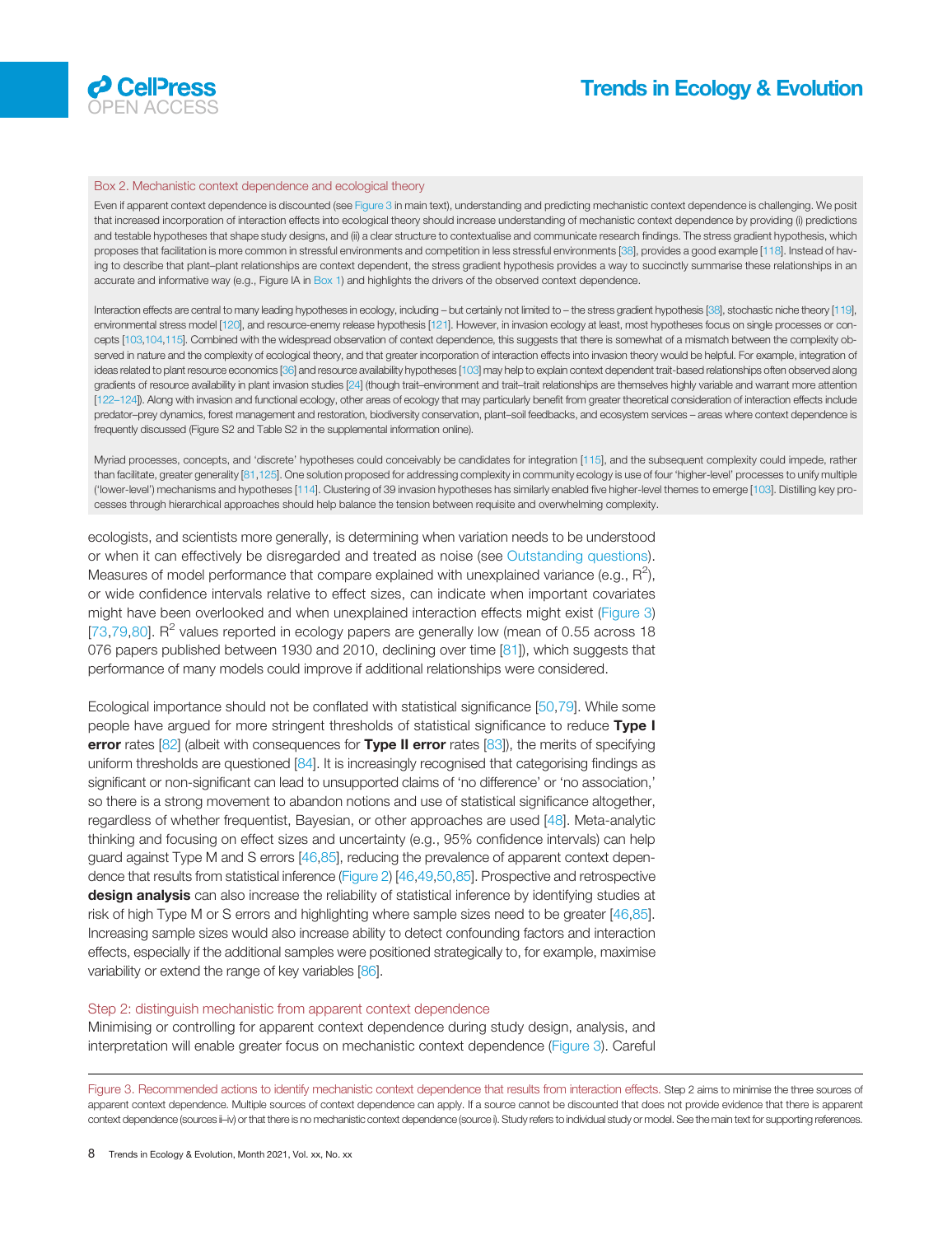

articulation of metrics can help avoid apparent context dependence that arises from methodological differences, and scaling methods, such as rarefaction, can help ensure that findings are comparable where study scales differ [[14](#page-10-0),[87](#page-11-0),[88](#page-11-0)]. Temporal scales and sequences are also important to consider [[32\]](#page-10-0).

Use of design analysis and avoiding dichotomous interpretations of statistical significance can help to overcome apparent context dependence stemming from statistical inference [\[46,48](#page-11-0),[49\]](#page-11-0). We can also try to predict the conditions under which measurement error will be elevated and adjust our study designs and approaches accordingly [[89,90](#page-11-0)]. For example, information about survey conditions, ecosystem characteristics, observer experience, and species traits – all of which can affect model precision and accuracy [\[91,92\]](#page-11-0) – can be included in our models [\[89,90\]](#page-11-0).

Confounding can most effectively be dealt with during study design, though selection of statistical approaches less sensitive to effects of confounders can help [\[43](#page-10-0),[93,94](#page-11-0)]. Randomisation and stratification approaches, for example, aim to avoid collinearity by distributing confounders among experimental treatments or observational strata, effectively deconfounding X and C. Confounders can be identified using theory, results of previous studies, or expert knowledge [[95\]](#page-11-0). Different methods are available for identifying different types of confounders [[42,](#page-10-0)[96,97](#page-11-0)]. For example, the change-in-estimate criterion, which defines confounders as variables that alter the unadjusted X–Y effect by a certain percentage (e.g. 10%), has proved useful for identifying influential confounders [[98](#page-11-0)]. Correlation coefficients of  $|r| > 0.7$  indicate situations in which collinearity severely distorts model estimation [[94](#page-11-0)]. As a measure of multicollinearity, variance inflation factor (VIF) values ≥2.5 are generally considered indicative of a high likelihood of confounding [\[42\]](#page-10-0). If potential confounders can be identified and measured, multivariate statistics can be used to statistically control for their effects on the X–Y relationship, study design permitting (e.g., see Figure IB in [Box 1\)](#page-4-0). Methods of causal inference, such as structural equation modelling, provide a way to test postulated relationships between causal and confounding variables and to disentangle their effects [[96](#page-11-0)].

Greater awareness and pursuit of transparent research practices, and greater support for studies that replicate other research, should also help minimise apparent context dependence. Although replication studies can help to distinguish false positives from true positives [[47\]](#page-11-0), and although 97% of surveyed ecologists view replication studies as important [\[99](#page-11-0)], replication studies currently only make up 0.023% of the ecological literature [[100\]](#page-11-0). There are clear, workable recommendations for increasing transparency in ecology that can be adopted by funders, publishers, institutions, and individual scientists (e.g., preregistration of studies and data analysis plans, replication studies [[47,49,79,101\]](#page-11-0)), which should help generalities to emerge.

#### Step 3: increase understanding of mechanistic context dependence

Many factors may interact to cause mechanistic context dependence [\[18,32](#page-10-0)[,67\]](#page-11-0), and understanding these interaction effects should be a research priority [[10](#page-10-0)]. Hypotheses, theory, meta-analyses, and experiments should be used to guide which interaction effects are considered in study designs and analytical models, and to assess the likely validity of trends found ([Figure 3](#page-7-0)) [[19](#page-10-0),[45](#page-11-0)]. Even when the factors thought to affect a process have been thoroughly discussed – as is the case for biological invasions ([Box 1\)](#page-4-0) [\[5](#page-10-0)[,67,102](#page-11-0)–105] – challenges remain for examining and synthesising across complex systems and moving from pattern detection to prediction [\(Box 2](#page-7-0)).

Among other approaches for studying mechanistic context dependence [[7,](#page-10-0)[106\]](#page-12-0) (and higherorder interactions [\[107,108\]](#page-12-0)), greater development and use of appropriate mechanistic null models provides a promising way forward [[109](#page-12-0)]. Gradient experiments have also been touted as offering a paradigm shift for mechanistic modelling and predictive understanding of complex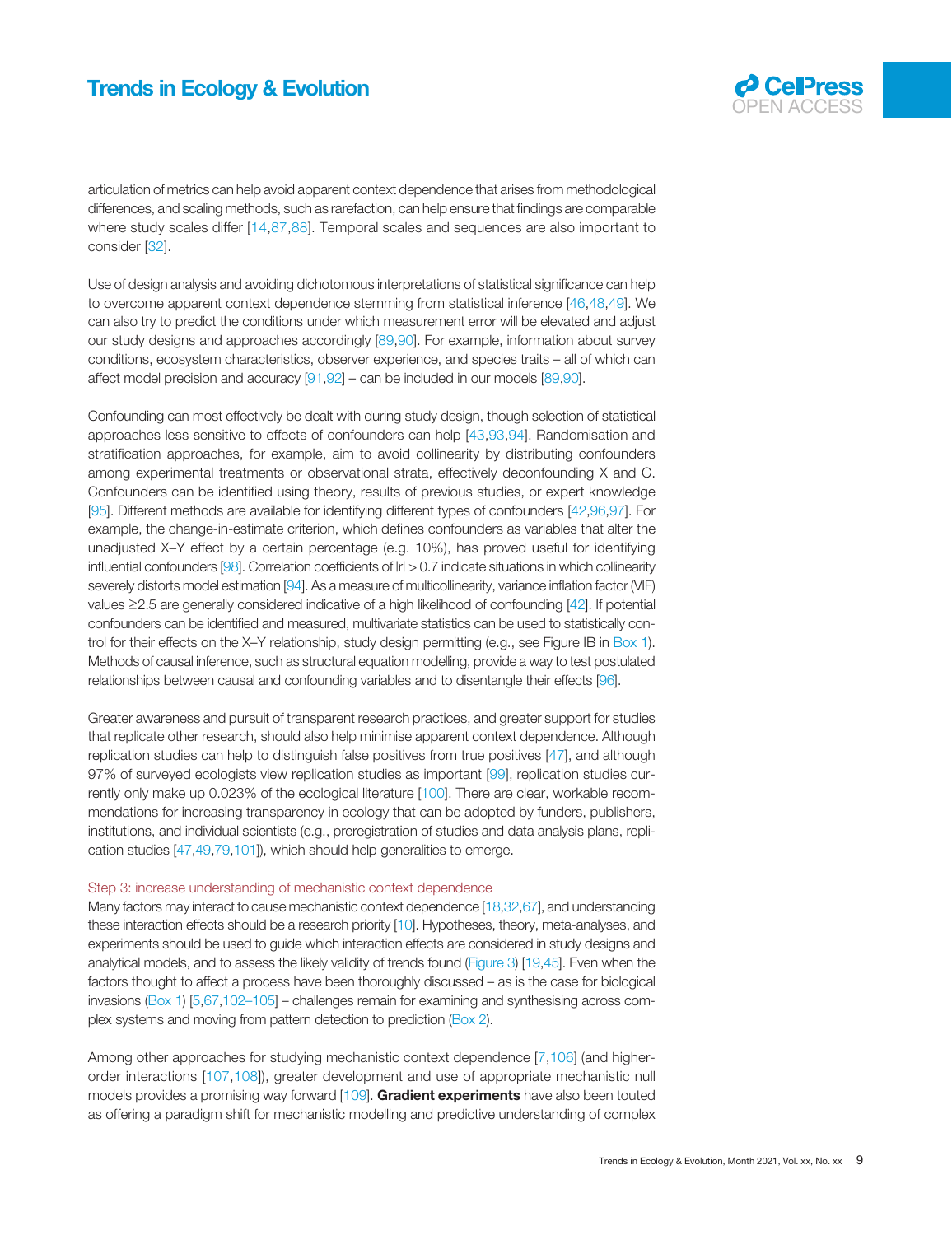

systems [[86](#page-11-0)]. Evidence suggests that moving from traditional replicated experiments to gradient experiments will increase our ability to detect, predict, and extrapolate interaction effects, especially when X variables are continuous, responses are non-linear, and sampling effort is limited [[86\]](#page-11-0) (but see [[110\]](#page-12-0)). Coordinated distributed experiments (e.g., NutNet [[111\]](#page-12-0)) and surveys (e.g., PlantPopNet [\[112](#page-12-0)]) are powerful approaches that help avoid the typical trade-off between case study precision, realism, and generality [[113\]](#page-12-0).

The potential complexity of mechanistic context dependence requires approaches for synthesising research findings. Hierarchical frameworks can be used to group and structure interaction effects, enabling trends to emerge even if disparate research approaches are used [\[103,104](#page-12-0),[114,115\]](#page-12-0). Effects of multiple environmental covariates can be condensed and rescaled in 'biological terms' by using biological proxies related to key ecological processes, such as using plant abundance to understand context dependent impacts of climate change on plant–plant interactions [[15](#page-10-0)]. Studies that examine effects of the number of interacting factors, rather than effects of factor identity, can reveal general ('meta') ecological responses to multiple co-occurring factors [[35,](#page-10-0)[116\]](#page-12-0).

When mechanistic context dependence is found, it is important to verify the causal basis of the interaction [\[31](#page-10-0)] and to specify the type of context and form of dependence. We therefore urge authors, where possible, to move beyond vague statements such as, 'It is context dependent,' and instead be explicit; for example, 'The relationship depends on resource availability, moving from positive to negative with reduction in resource availability.' Tying such statements with ecological theory can provide structure and signal generalities among studies [\(Box 2\)](#page-7-0).

#### Concluding remarks

Estimated relationships between variables can vary within and between studies due to ecological mechanisms and effects of study approaches, designs, and methodologies. Sources of apparent context dependence (confounding factors, statistical inference, and methodological differences) need to be considered (and ideally minimised) for causal X–Y relationships to be revealed. Mechanistic context dependence resulting from interaction effects is an important source of variability, essential for understanding and prediction in ecology. To increase understanding of mechanistic context dependence, we recommend (i) considering study design and model performance to assess whether key variables may have been missed, even if statistically 'significant' relationships are found; (ii) collectively using theory, experiments, observations, and statistics to assess whether observed context dependence is likely to be mechanistic or apparent; (iii) using gradient experiments and fit-for-purpose mechanistic null models to rigorously examine interaction effects; (iv) reducing the probability and impact of Type M and S errors by prioritising in-depth, smallerscale studies over shallower, broader ones, and focusing on relationship effect sizes and uncertainty rather than statistical significance, ensuring that ecological importance is always the focus; and (v) explicitly considering multiple processes in the development of ecological theory ([Box 2\)](#page-7-0) [\[103,114](#page-12-0),[115](#page-12-0)]. Context dependence is an emerging issue and critical challenge in ecology that requires immediate attention (see Outstanding questions). By recognising the different ways in which context dependence can arise, we can better account for context dependence and reduce the prevalence of unexplained variation in ecology.

#### Acknowledgments

We thank Becks Spake, Estíbaliz Palma, Ren-Jay Wang, and Sarah Wyse for images in [Box 1](#page-4-0) and Kevin Mueller and an anonymous reviewer for comments that helped improve the paper. The idea for this paper stemmed from a keynote delivered by J.A.C. at the 2019 Ecology and Management of Alien Plant Invasions conference; J.A.C. thanks people for feedback on that presentation. This project has received funding from the European Research Council (ERC) under the European Union's Horizon 2020 research and innovation programme (grant agreement No. [101002987] to J.A.C.). J.R.U.W. thanks the South African Department of Forestry, Fisheries and the Environment (DFFE) for funding, noting that the views expressed here need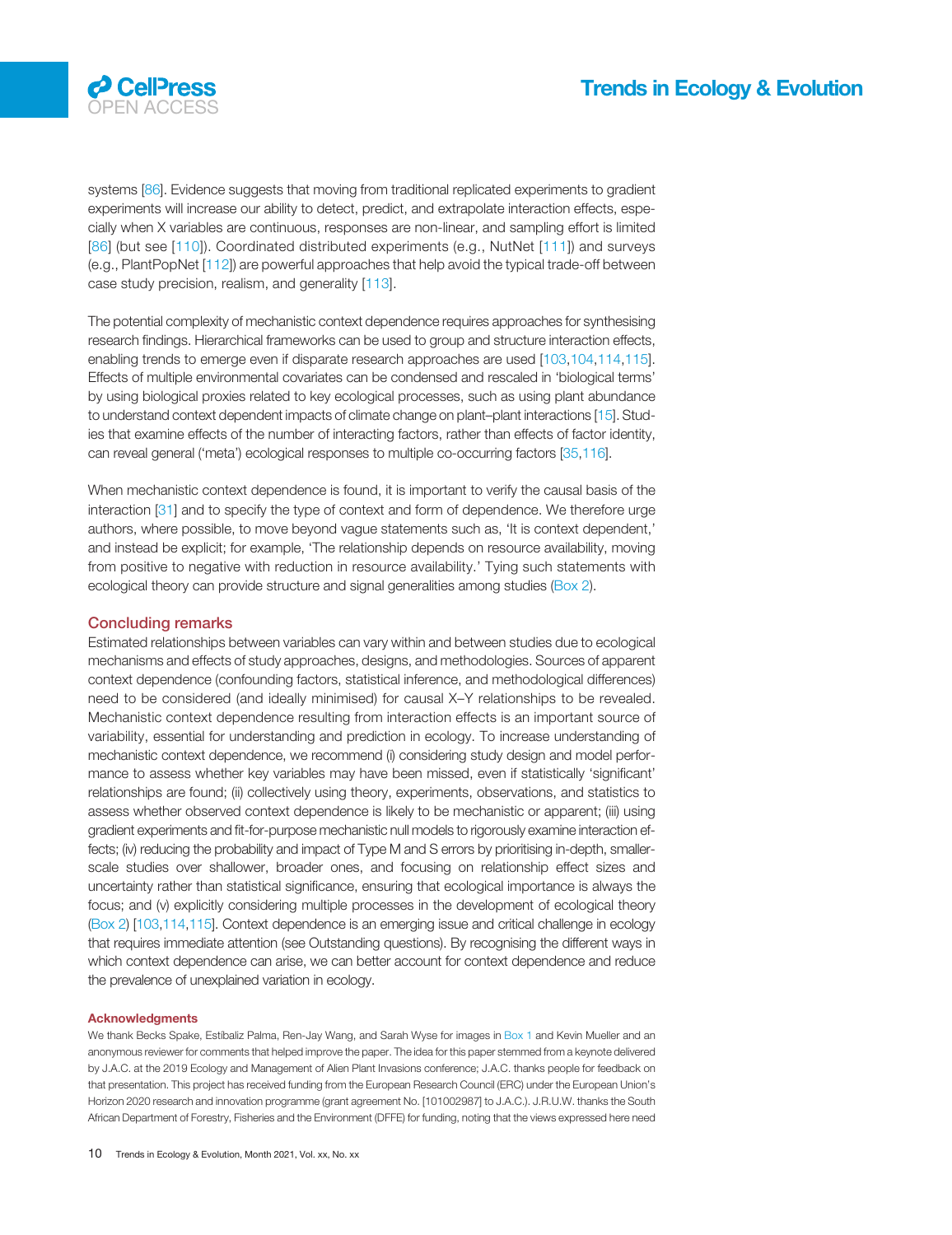## <span id="page-10-0"></span>Trends in Ecology & Evolution **COUP COUP TRENT ACCESS**



not represent those of DFFE or its employees. P.P. was supported by EXPRO grant No. 19-28807X (Czech Science Foundation) and long-term research development project RVO 67985939 (Czech Academy of Sciences).

#### Declaration of interests

No interests are declared.

#### Supplemental information

Supplemental information associated with this article can be found online at <https://doi.org/10.1016/j.tree.2021.09.007>.

#### **References**

- 1. Li, S.-P. et al. [\(2015\) The effects of phylogenetic relatedness](http://refhub.elsevier.com/S0169-5347(21)00258-5/rf0005) [on invasion success and impact: deconstructing Darwin](http://refhub.elsevier.com/S0169-5347(21)00258-5/rf0005)'s [naturalisation conundrum.](http://refhub.elsevier.com/S0169-5347(21)00258-5/rf0005) Ecol. Lett. 18, 1285–1292
- 2. Pinto-Ledezma, J.N. et al. [\(2020\) Testing Darwin](http://refhub.elsevier.com/S0169-5347(21)00258-5/rf0010)'s naturalization [conundrum based on taxonomic, phylogenetic, and functional](http://refhub.elsevier.com/S0169-5347(21)00258-5/rf0010) [dimensions of vascular plants.](http://refhub.elsevier.com/S0169-5347(21)00258-5/rf0010) Ecol. Monogr. 90, e01420
- 3. Fridley, J.D. et al. [\(2007\) The invasion paradox: reconciling](http://refhub.elsevier.com/S0169-5347(21)00258-5/rf0015) [pattern and process in species invasions.](http://refhub.elsevier.com/S0169-5347(21)00258-5/rf0015) Ecology 88, 3–17
- 4. Tomasetto, F. et al. [\(2019\) Resolving the invasion paradox:](http://refhub.elsevier.com/S0169-5347(21)00258-5/rf0020) [pervasive scale and study dependence in the native-alien spe](http://refhub.elsevier.com/S0169-5347(21)00258-5/rf0020)[cies richness relationship.](http://refhub.elsevier.com/S0169-5347(21)00258-5/rf0020) Ecol. Lett. 22, 1038–1046
- 5. Moles, A.T. et al. [\(2012\) Invasions: the trail behind, the path](http://refhub.elsevier.com/S0169-5347(21)00258-5/rf0025) [ahead, and a test of a disturbing idea.](http://refhub.elsevier.com/S0169-5347(21)00258-5/rf0025) J. Ecol. 100, 116–127
- 6. Anderegg, W.R.L. et al. [\(2020\) Climate-driven risks to the](http://refhub.elsevier.com/S0169-5347(21)00258-5/rf0030) [climate mitigation potential of forests.](http://refhub.elsevier.com/S0169-5347(21)00258-5/rf0030) Science 368, eaaz7005
- 7. Song, C. et al. [\(2020\) Towards a probabilistic understanding](http://refhub.elsevier.com/S0169-5347(21)00258-5/rf0035) [about the context-dependency of species interactions.](http://refhub.elsevier.com/S0169-5347(21)00258-5/rf0035) Trends [Ecol. Evol.](http://refhub.elsevier.com/S0169-5347(21)00258-5/rf0035) 35, 384–396
- 8. Miguel, M.F. et al. [\(2018\) Context-dependency and anthropo](http://refhub.elsevier.com/S0169-5347(21)00258-5/rf0040)[genic effects on individual plant](http://refhub.elsevier.com/S0169-5347(21)00258-5/rf0040)–frugivore networks. Oikos [127, 1045](http://refhub.elsevier.com/S0169-5347(21)00258-5/rf0040)–1059
- 9. Lynn, J.S. et al. [\(2019\) Context-dependent biotic interactions](http://refhub.elsevier.com/S0169-5347(21)00258-5/rf0045) [control plant abundance across altitudinal environmental](http://refhub.elsevier.com/S0169-5347(21)00258-5/rf0045) gradients. [Ecography](http://refhub.elsevier.com/S0169-5347(21)00258-5/rf0045) 42, 1600-1612
- 10. Chamberlain, S.A. et al. [\(2014\) How context dependent are](http://refhub.elsevier.com/S0169-5347(21)00258-5/rf0050) becies interactions? Ecol. Lett. 17, 881-890
- 11. Kroeker, K.J. et al. [\(2017\) Embracing interactions in ocean](http://refhub.elsevier.com/S0169-5347(21)00258-5/rf0055) acidifi[cation research: confronting multiple stressor scenarios](http://refhub.elsevier.com/S0169-5347(21)00258-5/rf0055) [and context dependence.](http://refhub.elsevier.com/S0169-5347(21)00258-5/rf0055) Biol. Lett. 13, 20160802
- 12. Bracewell, S.A. et al. [\(2021\) Latitudinal variation in the diversity](http://refhub.elsevier.com/S0169-5347(21)00258-5/rf0060)[disturbance relationship demonstrates the context dependence](http://refhub.elsevier.com/S0169-5347(21)00258-5/rf0060) [of disturbance impacts.](http://refhub.elsevier.com/S0169-5347(21)00258-5/rf0060) Glob. Ecol. Biogeogr. 30, 1389–1402
- 13. Rohr, J.R. et al. [\(2020\) Towards common ground in the](http://refhub.elsevier.com/S0169-5347(21)00258-5/rf0065) biodiversity–[disease debate.](http://refhub.elsevier.com/S0169-5347(21)00258-5/rf0065) Nat. Ecol. Evol. 4, 24–33
- 14. Spake, R. et al. [\(2021\) Implications of scale dependence for](http://refhub.elsevier.com/S0169-5347(21)00258-5/rf0070) [cross-study syntheses of biodiversity differences.](http://refhub.elsevier.com/S0169-5347(21)00258-5/rf0070) Ecol. Lett. [24, 374](http://refhub.elsevier.com/S0169-5347(21)00258-5/rf0070)–390
- 15. Vandvik, V. et al. [\(2020\) Biotic rescaling reveals importance of](http://refhub.elsevier.com/S0169-5347(21)00258-5/rf0075) [species interactions for variation in biodiversity responses to](http://refhub.elsevier.com/S0169-5347(21)00258-5/rf0075) climate change. [Proc. Natl. Acad. Sci. U. S. A.](http://refhub.elsevier.com/S0169-5347(21)00258-5/rf0075) 117, 22858
- 16. Bradley, M. et al. [\(2020\) Context dependence: a conceptual](http://refhub.elsevier.com/S0169-5347(21)00258-5/rf0080) [approach for understanding the habitat relationships of coastal](http://refhub.elsevier.com/S0169-5347(21)00258-5/rf0080) [marine fauna.](http://refhub.elsevier.com/S0169-5347(21)00258-5/rf0080) Bioscience 70, 986–1004
- 17. [Fukami, T. \(2015\) Historical contingency in community assembly:](http://refhub.elsevier.com/S0169-5347(21)00258-5/rf0085) tegrating niches, species pools, and priority effects. Annu. Rev. [Ecol. Syst.](http://refhub.elsevier.com/S0169-5347(21)00258-5/rf0085) 46, 1–23
- 18. [Ewers, R.M. and Didham, R.K. \(2006\) Confounding factors in](http://refhub.elsevier.com/S0169-5347(21)00258-5/rf0090) [the detection of species responses to habitat fragmentation.](http://refhub.elsevier.com/S0169-5347(21)00258-5/rf0090) [Biol. Rev.](http://refhub.elsevier.com/S0169-5347(21)00258-5/rf0090) 81, 117–142
- 19. Côté, I.M. et al. [\(2016\) Interactions among ecosystem](http://refhub.elsevier.com/S0169-5347(21)00258-5/rf0095) [stressors and their importance in conservation.](http://refhub.elsevier.com/S0169-5347(21)00258-5/rf0095) Proc. R. Soc. B [283, 20152592](http://refhub.elsevier.com/S0169-5347(21)00258-5/rf0095)
- 20. Schoenle, L.A. et al. [\(2018\) Understanding context dependence](http://refhub.elsevier.com/S0169-5347(21)00258-5/rf0100) in glucocorticoid–fi[tness relationships: the role of the nature of](http://refhub.elsevier.com/S0169-5347(21)00258-5/rf0100) [the challenge, the intensity and frequency of stressors, and life](http://refhub.elsevier.com/S0169-5347(21)00258-5/rf0100) history. [Integr. Comp. Biol.](http://refhub.elsevier.com/S0169-5347(21)00258-5/rf0100) 58, 777–789
- 21. [Sletvold, N. \(2019\) The context dependence of pollinator](http://refhub.elsevier.com/S0169-5347(21)00258-5/rf0105)[mediated selection in natural populations.](http://refhub.elsevier.com/S0169-5347(21)00258-5/rf0105) Int. J. Plant Sci. [180, 934](http://refhub.elsevier.com/S0169-5347(21)00258-5/rf0105)–943
- 22. [Vetter, T.R. and Mascha, E.J. \(2017\) Bias, confounding, and](http://refhub.elsevier.com/S0169-5347(21)00258-5/rf0110) [interaction: lions and tigers, and bears, oh my!](http://refhub.elsevier.com/S0169-5347(21)00258-5/rf0110) Anesth. Analg. [125, 1042](http://refhub.elsevier.com/S0169-5347(21)00258-5/rf0110)–1048
- 23. Shaweno, D. et al. [\(2018\) Methods used in the spatial analysis](http://refhub.elsevier.com/S0169-5347(21)00258-5/rf0115) [of tuberculosis epidemiology: a systematic review.](http://refhub.elsevier.com/S0169-5347(21)00258-5/rf0115) BMC Med. [16, 193](http://refhub.elsevier.com/S0169-5347(21)00258-5/rf0115)
- 24. Catford, J.A. et al. [\(2020\) Community diversity outweighs effect of](http://refhub.elsevier.com/S0169-5347(21)00258-5/rf0120) [warming on plant colonization.](http://refhub.elsevier.com/S0169-5347(21)00258-5/rf0120) Glob. Chang. Biol. 26, 3079–3090 25. Catford, J.A. et al. [\(2016\) Disentangling the four demographic](http://refhub.elsevier.com/S0169-5347(21)00258-5/rf0125)
- [dimensions of species invasiveness.](http://refhub.elsevier.com/S0169-5347(21)00258-5/rf0125) J. Ecol. 104, 1745–1758 26. Spake, R. et al. (2021) Applying the stress-gradient hypot [to curb the spread of invasive bamboo.](http://refhub.elsevier.com/S0169-5347(21)00258-5/rf0130) J. Appl. Ecol. 58, [1993](http://refhub.elsevier.com/S0169-5347(21)00258-5/rf0130)–2003
- 27. Albertson, L.K. et al. [\(2021\) Uncovering patterns of freshwater](http://refhub.elsevier.com/S0169-5347(21)00258-5/rf0135) [positive interactions using meta-analysis: Identifying the roles](http://refhub.elsevier.com/S0169-5347(21)00258-5/rf0135) [of common participants, invasive species and environmental](http://refhub.elsevier.com/S0169-5347(21)00258-5/rf0135) context. [Ecol. Lett.](http://refhub.elsevier.com/S0169-5347(21)00258-5/rf0135) 24, 594–607
- 28. Briscoe Runquist, R.D. et al. [\(2020\) Context dependence of](http://refhub.elsevier.com/S0169-5347(21)00258-5/rf0140) [local adaptation to abiotic and biotic environments: a quantita](http://refhub.elsevier.com/S0169-5347(21)00258-5/rf0140)[tive and qualitative synthesis.](http://refhub.elsevier.com/S0169-5347(21)00258-5/rf0140) Am. Nat. 195, 412–431
- 29. [Lawton, J.H. \(1999\) Are there general laws in ecology?](http://refhub.elsevier.com/S0169-5347(21)00258-5/rf0145) Oikos [84, 177](http://refhub.elsevier.com/S0169-5347(21)00258-5/rf0145)–192
	- 30. [Simberloff, D. \(2004\) Community ecology: is it time to move](http://refhub.elsevier.com/S0169-5347(21)00258-5/rf0150) on? Am. Nat. [163, 787](http://refhub.elsevier.com/S0169-5347(21)00258-5/rf0150)–799
	- 31. [Billick, I. and Case, T.J. \(1994\) Higher order interactions in](http://refhub.elsevier.com/S0169-5347(21)00258-5/rf0155) [ecological communities: what are they and how can they be](http://refhub.elsevier.com/S0169-5347(21)00258-5/rf0155) [detected?](http://refhub.elsevier.com/S0169-5347(21)00258-5/rf0155) Ecology 75, 1529–1543
	- 32. Orr, J.A. et al. [\(2020\) Towards a uni](http://refhub.elsevier.com/S0169-5347(21)00258-5/rf0160)fied study of multiple [stressors: divisions and common goals across research](http://refhub.elsevier.com/S0169-5347(21)00258-5/rf0160) disciplines. [Proc. R. Soc. B](http://refhub.elsevier.com/S0169-5347(21)00258-5/rf0160) 287, 20200421
	- 33. Cupples, J.B. et al. [\(2011\) Dietary overlap and prey selectivity](http://refhub.elsevier.com/S0169-5347(21)00258-5/rf0165) [among sympatric carnivores: could dingoes suppress foxes](http://refhub.elsevier.com/S0169-5347(21)00258-5/rf0165) [through competition for prey?](http://refhub.elsevier.com/S0169-5347(21)00258-5/rf0165) J. Mammal. 92, 590–600
	- 34. Feit, B. et al. [\(2019\) Apex predators decouple population](http://refhub.elsevier.com/S0169-5347(21)00258-5/rf0170) [dynamics between mesopredators and their prey.](http://refhub.elsevier.com/S0169-5347(21)00258-5/rf0170) Ecosystems [22, 1606](http://refhub.elsevier.com/S0169-5347(21)00258-5/rf0170)–1617
	- 35. Rillig, M.C. et al. [\(2019\) The role of multiple global change](http://refhub.elsevier.com/S0169-5347(21)00258-5/rf0175) [factors in driving soil functions and microbial biodiversity.](http://refhub.elsevier.com/S0169-5347(21)00258-5/rf0175) Science [366, 886](http://refhub.elsevier.com/S0169-5347(21)00258-5/rf0175)
	- 36. [Reich, P.B. \(2014\) The world-wide](http://refhub.elsevier.com/S0169-5347(21)00258-5/rf0180) 'fast–slow' plant economics [spectrum: a traits manifesto.](http://refhub.elsevier.com/S0169-5347(21)00258-5/rf0180) J. Ecol. 102, 275–301
	- 37. [Tilman, D. \(1994\) Competition and biodiversity in spatially](http://refhub.elsevier.com/S0169-5347(21)00258-5/rf0185) [structured habitats.](http://refhub.elsevier.com/S0169-5347(21)00258-5/rf0185) Ecology 75, 2-16
	- 38. [Bertness, M.D. and Callaway, R. \(1994\) Positive interactions in](http://refhub.elsevier.com/S0169-5347(21)00258-5/rf0190) communities. [Trends Ecol. Evol.](http://refhub.elsevier.com/S0169-5347(21)00258-5/rf0190) 9, 191-193
	- 39. Soulé, M.E. et al. [\(1988\) Reconstructed dynamics of rapid](http://refhub.elsevier.com/S0169-5347(21)00258-5/rf0195) [extinctions of chaparral-requiring birds in urban habitat islands.](http://refhub.elsevier.com/S0169-5347(21)00258-5/rf0195) [Conserv. Biol.](http://refhub.elsevier.com/S0169-5347(21)00258-5/rf0195) 2, 75–92
- 40. [VanderWeele, T.J. and Shpitser, I. \(2013\) On the de](http://refhub.elsevier.com/S0169-5347(21)00258-5/rf0200)finition of a [confounder.](http://refhub.elsevier.com/S0169-5347(21)00258-5/rf0200) Ann. Stat. 41, 196–220
- 41. [Pearce, N. and Greenland, S. \(2014\) Confounding and interaction.](http://refhub.elsevier.com/S0169-5347(21)00258-5/rf0205) In Handbook of Epidemiology [\(Ahrens, W. and Pigeot, I., eds\),](http://refhub.elsevier.com/S0169-5347(21)00258-5/rf0205) pp. 659–[684, Springer New York](http://refhub.elsevier.com/S0169-5347(21)00258-5/rf0205)
- 42. Johnston, R. et al. [\(2018\) Confounding and collinearity in regres](http://refhub.elsevier.com/S0169-5347(21)00258-5/rf0210)[sion analysis: a cautionary tale and an alternative procedure,](http://refhub.elsevier.com/S0169-5347(21)00258-5/rf0210) [illustrated by studies of British voting behaviour.](http://refhub.elsevier.com/S0169-5347(21)00258-5/rf0210) Qual. Quant. [52, 1957](http://refhub.elsevier.com/S0169-5347(21)00258-5/rf0210)–1976
- 43. [Graham, M.H. \(2003\) Confronting multicollinearity in ecological](http://refhub.elsevier.com/S0169-5347(21)00258-5/rf0215) [multiple regression.](http://refhub.elsevier.com/S0169-5347(21)00258-5/rf0215) Ecology 84, 2809–2815

#### Outstanding questions

How prevalent is apparent context dependence in ecology, and how often has it misled development of ecological theory or understanding?

For applied areas of ecology, including biological invasions, how often has failure to account for context dependence resulted in incorrect or suboptimal management or policy decisions?

What types of context dependence are most important, and which do we not consider enough?

How can we make robust generalisations when mechanistic context dependence is so common, with myriad factors potentially interacting?

Is there scope for a more standardised approach to examining context dependence in particular research fields, such as invasion ecology, perhaps by targeting key hypotheses?

How do we distinguish important from negligible context dependence? What is a meaningful level of variation in an ecological relationship? What is adequate and meaningful model performance in ecology?

How do we estimate realistic effect sizes, which underpin design analysis, when understanding is incomplete or rudimentary or where context dependence prevails?

How do we reconcile the trade-off between study breadth and depth, knowing that depth can increase understanding of mechanistic context dependence but at the cost of greater scope and generality? In-depth case studies that better account for context dependence will, in the long term, advance the research field by accumulating more reliable sources of information for meta-analyses and generalisations. Yet, high-impact journals and research funders often seem to favour broad-scale studies, which are more susceptible to apparent context dependence and less able to interrogate or reconcile mechanistic context dependence than in-depth, smaller-scale studies.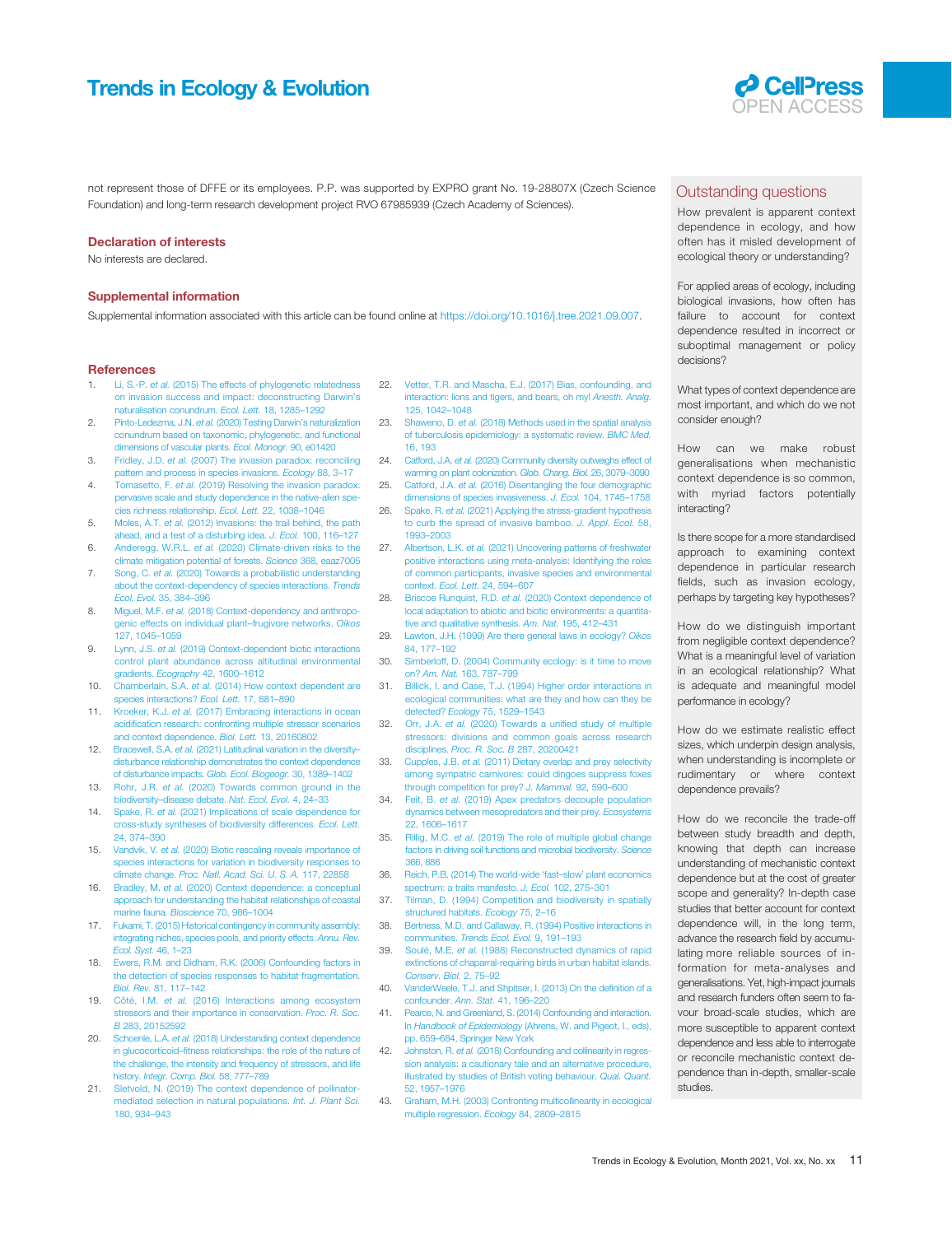### <span id="page-11-0"></span>**O** CellPress **OPEN ACCES**

## Trends in Ecology & Evolution

- 44. Yiming, L. et al. [\(2006\) Why islands are easier to invade: human](http://refhub.elsevier.com/S0169-5347(21)00258-5/rf0220) infl[uences on bullfrog invasion in the Zhoushan archipelago](http://refhub.elsevier.com/S0169-5347(21)00258-5/rf0220) [and neighboring mainland China.](http://refhub.elsevier.com/S0169-5347(21)00258-5/rf0220) Oecologia 148, 129–136
- 45. Mueller, K.E. et al. [\(2018\) A tale of two studies: Detection and](http://refhub.elsevier.com/S0169-5347(21)00258-5/rf0225) [attribution of the impacts of invasive plants in observational](http://refhub.elsevier.com/S0169-5347(21)00258-5/rf0225) surveys. [J. Appl. Ecol.](http://refhub.elsevier.com/S0169-5347(21)00258-5/rf0225) 55, 1780–1789
- 46. [Gelman, A. and Carlin, J. \(2014\) Beyond power calculations:](http://refhub.elsevier.com/S0169-5347(21)00258-5/rf0230) [assessing type S \(sign\) and type M \(magnitude\) errors.](http://refhub.elsevier.com/S0169-5347(21)00258-5/rf0230) [Perspect. Psychol. Sci.](http://refhub.elsevier.com/S0169-5347(21)00258-5/rf0230) 9, 641–651
- 47. Parker, T.H. et al. [\(2016\) Transparency in ecology and evolution:](http://refhub.elsevier.com/S0169-5347(21)00258-5/rf0235) [real problems, real solutions.](http://refhub.elsevier.com/S0169-5347(21)00258-5/rf0235) Trends Ecol. Evol. 31, 711-719
- 48. Amrhein, V. et al. [\(2019\) Scientists rise up against statistical](http://refhub.elsevier.com/S0169-5347(21)00258-5/rf0240) significance. Nature [567, 305](http://refhub.elsevier.com/S0169-5347(21)00258-5/rf0240)-307
- 49. Lemoine, N.P. et al. [\(2016\) Underappreciated problems of low](http://refhub.elsevier.com/S0169-5347(21)00258-5/rf0245) [replication in ecological](http://refhub.elsevier.com/S0169-5347(21)00258-5/rf0245) field studies. Ecology 97, 2554–2561
- 50. [Nakagawa, S. and Cuthill, I.C. \(2007\) Effect size, con](http://refhub.elsevier.com/S0169-5347(21)00258-5/rf0250)fidence nterval and statistical signifi[cance: a practical guide for](http://refhub.elsevier.com/S0169-5347(21)00258-5/rf0250) [biologists.](http://refhub.elsevier.com/S0169-5347(21)00258-5/rf0250) Biol. Rev. 82, 591–605
- 51. Fraser, H. et al. [\(2018\) Questionable research practices in ecol](http://refhub.elsevier.com/S0169-5347(21)00258-5/rf0255)[ogy and evolution.](http://refhub.elsevier.com/S0169-5347(21)00258-5/rf0255) PLoS One 13, e0200303
- 52. Fidler, F. et al. [\(2006\) Impact of criticism of null-hypothesis sig](http://refhub.elsevier.com/S0169-5347(21)00258-5/rf0260)nifi[cance testing on statistical reporting practices in conserva-](http://refhub.elsevier.com/S0169-5347(21)00258-5/rf0260)tion biology. [Conserv. Biol.](http://refhub.elsevier.com/S0169-5347(21)00258-5/rf0260) 20, 1539-1544
- 53. Fitzpatrick, M.C. et al. [\(2009\) Observer bias and the detection](http://refhub.elsevier.com/S0169-5347(21)00258-5/rf0265) [of low-density populations.](http://refhub.elsevier.com/S0169-5347(21)00258-5/rf0265) Ecol. Appl. 19, 1673–1679
- 54. McClintock, B.T. et al. [\(2010\) Unmodeled observation error](http://refhub.elsevier.com/S0169-5347(21)00258-5/rf0270) [induces bias when inferring patterns and dynamics of species](http://refhub.elsevier.com/S0169-5347(21)00258-5/rf0270) [occurrence via aural detections.](http://refhub.elsevier.com/S0169-5347(21)00258-5/rf0270) Ecology 91, 2446–2454
- 55. Miller, D.A. et al. [\(2011\) Improving occupancy estimation when](http://refhub.elsevier.com/S0169-5347(21)00258-5/rf0275) [two types of observational error occur: non-detection and spe](http://refhub.elsevier.com/S0169-5347(21)00258-5/rf0275)[cies misidenti](http://refhub.elsevier.com/S0169-5347(21)00258-5/rf0275)fication. Ecology 92, 1422–1428
- 56. Moore, J.L. et al. [\(2011\) Estimating detection](http://refhub.elsevier.com/S0169-5347(21)00258-5/rf0280)–effort curves for [plants using search experiments.](http://refhub.elsevier.com/S0169-5347(21)00258-5/rf0280) Ecol. Appl. 21, 601–607
- 57. Catford, J.A. et al. [\(2012\) Quantifying levels of biological inva](http://refhub.elsevier.com/S0169-5347(21)00258-5/rf0285)[sion: towards the objective classi](http://refhub.elsevier.com/S0169-5347(21)00258-5/rf0285)fication of invaded and [invasible ecosystems.](http://refhub.elsevier.com/S0169-5347(21)00258-5/rf0285) Glob. Chang. Biol. 18, 44–62
- 58. Kikvidze, Z. et al. [\(2011\) Importance versus intensity of ecological](http://refhub.elsevier.com/S0169-5347(21)00258-5/rf0290) ffects: why context matters. Trends Ecol. Evol. 26, 383-388
- 59. Parker, J.D. et al. [\(2013\) Do invasive species perform better in](http://refhub.elsevier.com/S0169-5347(21)00258-5/rf0295) [their new ranges?](http://refhub.elsevier.com/S0169-5347(21)00258-5/rf0295) Ecology 94, 985–994
- 60. Catford, J.A. et al. [\(2019\) Traits linked with species invasive](http://refhub.elsevier.com/S0169-5347(21)00258-5/rf0300)[ness and community invasibility vary with time, stage and indi](http://refhub.elsevier.com/S0169-5347(21)00258-5/rf0300)[cator of invasion in a long-term grassland experiment.](http://refhub.elsevier.com/S0169-5347(21)00258-5/rf0300) Ecol. Lett. [22, 593](http://refhub.elsevier.com/S0169-5347(21)00258-5/rf0300)–604
- 61. Palma, E. et al. [\(2021\) Functional trait combinations re](http://refhub.elsevier.com/S0169-5347(21)00258-5/rf0305)flect [different demographic dimensions of invasiveness.](http://refhub.elsevier.com/S0169-5347(21)00258-5/rf0305) Ecology [102, e03317](http://refhub.elsevier.com/S0169-5347(21)00258-5/rf0305)
- 62. Fraser, H. et al. [\(2015\) Consequences of inconsistently classi](http://refhub.elsevier.com/S0169-5347(21)00258-5/rf0310)[fying woodland birds.](http://refhub.elsevier.com/S0169-5347(21)00258-5/rf0310) Front. Ecol. Evol. 3, 83
- 63. [Pavoine, S. \(2020\) adiv: an R package to analyse biodiversity in](http://refhub.elsevier.com/S0169-5347(21)00258-5/rf0315) ecology. [Methods Ecol. Evol.](http://refhub.elsevier.com/S0169-5347(21)00258-5/rf0315) 11, 1106–1112
- 64. Van Meerbeek, K. et al. [\(2021\) Unifying the concepts of stability](http://refhub.elsevier.com/S0169-5347(21)00258-5/rf0320) [and resilience in ecology.](http://refhub.elsevier.com/S0169-5347(21)00258-5/rf0320) J. Ecol. 109, 3114-3132
- 65. Neugarten, R.A. et al. (2018) Tools for Measuring, Modelling, and Valuing Ecosystem Services: Guidance for Key Biodiversity Areas, Natural World Heritage Sites, and Protected Areas, IUCN World Commission on Protected Areas [https://doi.org/](https://doi.org/10.2305/IUCN.CH.2018.PAG.28.en) [10.2305/IUCN.CH.2018.PAG.28.en](https://doi.org/10.2305/IUCN.CH.2018.PAG.28.en)
- 66. [Wiens, J.A. \(1989\) Spatial scaling in ecology.](http://refhub.elsevier.com/S0169-5347(21)00258-5/rf0330) Funct. Ecol. 3, [385](http://refhub.elsevier.com/S0169-5347(21)00258-5/rf0330)–397
- 67. Pyšek, P. et al. [\(2020\) MAcroecological Framework for Invasive](http://refhub.elsevier.com/S0169-5347(21)00258-5/rf0335) [Aliens \(MAFIA\): disentangling large-scale context dependence](http://refhub.elsevier.com/S0169-5347(21)00258-5/rf0335) [in biological invasions.](http://refhub.elsevier.com/S0169-5347(21)00258-5/rf0335) NeoBiota 62, 407–461
- 68. [Williamson, M. \(2006\) Explaining and predicting the success of](http://refhub.elsevier.com/S0169-5347(21)00258-5/rf0340) [invading species at different stages of invasion.](http://refhub.elsevier.com/S0169-5347(21)00258-5/rf0340) Biol. Invasions [8, 1561](http://refhub.elsevier.com/S0169-5347(21)00258-5/rf0340)–1568
- 69. Junaedi, D.I. et al. [\(2021\) Traits explain invasion of alien plants](http://refhub.elsevier.com/S0169-5347(21)00258-5/rf0345) [into tropical rainforests.](http://refhub.elsevier.com/S0169-5347(21)00258-5/rf0345) Ecol. Evol. 11, 3808–3819
- 70. Dickie, I.A. et al. [\(2011\) Ecosystem service and biodiversity trade](http://refhub.elsevier.com/S0169-5347(21)00258-5/rf0350)[offs in two woody successions.](http://refhub.elsevier.com/S0169-5347(21)00258-5/rf0350) J. Appl. Ecol. 48, 926–934
- 71. Sapsford, S.J. et al. [\(2020\) Towards a framework for under](http://refhub.elsevier.com/S0169-5347(21)00258-5/rf0355)[standing the context dependence of impacts of non-native](http://refhub.elsevier.com/S0169-5347(21)00258-5/rf0355) ee species. Funct. Ecol. 34, 944–955
- 72. Chase, J.M. et al. [\(2020\) Biodiversity conservation through the lens](http://refhub.elsevier.com/S0169-5347(21)00258-5/rf0360) [of metacommunity ecology.](http://refhub.elsevier.com/S0169-5347(21)00258-5/rf0360) Ann. N. Y. Acad. Sci. 1469, 86–104
- 73. [Berlow, E.L. \(1999\) Strong effects of weak interactions in](http://refhub.elsevier.com/S0169-5347(21)00258-5/rf0365) [ecological communities.](http://refhub.elsevier.com/S0169-5347(21)00258-5/rf0365) Nature 398, 330–334
- 74. [Chase, J.M. and Leibold, M.A. \(2002\) Spatial scale dictates the](http://refhub.elsevier.com/S0169-5347(21)00258-5/rf0370) [productivity-biodiversity relationship.](http://refhub.elsevier.com/S0169-5347(21)00258-5/rf0370) Nature 416, 427–430
- 75. Verheyen, K. et al. [\(2018\) Observer and relocation errors matter in](http://refhub.elsevier.com/S0169-5347(21)00258-5/rf0375) [resurveys of historical vegetation plots.](http://refhub.elsevier.com/S0169-5347(21)00258-5/rf0375) J. Veg. Sci. 29, 812-823
- 76. [Shea, K. and Chesson, P. \(2002\) Community ecology theory](http://refhub.elsevier.com/S0169-5347(21)00258-5/rf0380) [as a framework for biological invasions.](http://refhub.elsevier.com/S0169-5347(21)00258-5/rf0380) Trends Ecol. Evol. [17, 170](http://refhub.elsevier.com/S0169-5347(21)00258-5/rf0380)–176
- 77. Beaury, E.M. et al. [\(2020\) Biotic resistance to invasion is ubiqui](http://refhub.elsevier.com/S0169-5347(21)00258-5/rf0385)[tous across ecosystems of the United States.](http://refhub.elsevier.com/S0169-5347(21)00258-5/rf0385) Ecol. Lett. 23, [476](http://refhub.elsevier.com/S0169-5347(21)00258-5/rf0385)–482
- 78. Peng, S. et al. [\(2019\) Correlation of native and exotic species](http://refhub.elsevier.com/S0169-5347(21)00258-5/rf0390) [richness: a global meta-analysis](http://refhub.elsevier.com/S0169-5347(21)00258-5/rf0390) finds no invasion paradox [across scales.](http://refhub.elsevier.com/S0169-5347(21)00258-5/rf0390) Ecology 100, e02552
- 79. Fidler, F. et al. [\(2018\) Improving the transparency of statistical](http://refhub.elsevier.com/S0169-5347(21)00258-5/rf0395) reporting in [Conservation Letters](http://refhub.elsevier.com/S0169-5347(21)00258-5/rf0395). Conserv. Lett. 11, e12453
- 80. [Nakagawa, S. and Schielzeth, H. \(2013\) A general and simple](http://refhub.elsevier.com/S0169-5347(21)00258-5/rf0400) [method for obtaining R2 from generalized linear mixed-effects](http://refhub.elsevier.com/S0169-5347(21)00258-5/rf0400) models. [Methods Ecol. Evol.](http://refhub.elsevier.com/S0169-5347(21)00258-5/rf0400) 4, 133–142
- 81. Low-Décarie, E. et al. [\(2014\) Rising complexity and falling](http://refhub.elsevier.com/S0169-5347(21)00258-5/rf0405) [explanatory power in ecology.](http://refhub.elsevier.com/S0169-5347(21)00258-5/rf0405) Front. Ecol. Environ. 12, 412–418
- 82. Benjamin, D.J. et al. (2018) Redefi[ne statistical signi](http://refhub.elsevier.com/S0169-5347(21)00258-5/rf0410)ficance. [Nat. Hum. Behav.](http://refhub.elsevier.com/S0169-5347(21)00258-5/rf0410) 2, 6–10
- 83. [Saltz, D. \(2010\) Statistical inference and decision making in](http://refhub.elsevier.com/S0169-5347(21)00258-5/rf0415) [conservation biology.](http://refhub.elsevier.com/S0169-5347(21)00258-5/rf0415) Isr. J. Ecol. Evol. 57, 309–317
- 84. Lakens, D. et al. [\(2018\) Justify your alpha.](http://refhub.elsevier.com/S0169-5347(21)00258-5/rf0420) Nat. Hum. Behav. 2, [168](http://refhub.elsevier.com/S0169-5347(21)00258-5/rf0420)–171
- 85. Altoè, G. et al. [\(2020\) Enhancing statistical inference in psychological](http://refhub.elsevier.com/S0169-5347(21)00258-5/rf0425) [research via prospective and retrospective design analysis.](http://refhub.elsevier.com/S0169-5347(21)00258-5/rf0425) Front. Psychol. [10, 2893](http://refhub.elsevier.com/S0169-5347(21)00258-5/rf0425)
- 86. Kreyling, J. et al. [\(2018\) To replicate, or not to replicate](http://refhub.elsevier.com/S0169-5347(21)00258-5/rf0430) that is [the question: how to tackle nonlinear responses in ecological](http://refhub.elsevier.com/S0169-5347(21)00258-5/rf0430) [experiments.](http://refhub.elsevier.com/S0169-5347(21)00258-5/rf0430) Ecol. Lett. 21, 1629–1638
- 87. Chase, J.M. et al. [\(2018\) Embracing scale-dependence to](http://refhub.elsevier.com/S0169-5347(21)00258-5/rf0435) [achieve a deeper understanding of biodiversity and its change](http://refhub.elsevier.com/S0169-5347(21)00258-5/rf0435) [across communities.](http://refhub.elsevier.com/S0169-5347(21)00258-5/rf0435) Ecol. Lett. 21, 1737–1751
- 88. Kunin, W.E. et al. [\(2018\) Upscaling biodiversity: estimating the](http://refhub.elsevier.com/S0169-5347(21)00258-5/rf0440) species–[area relationship from small samples.](http://refhub.elsevier.com/S0169-5347(21)00258-5/rf0440) Ecol. Monogr. [88, 170](http://refhub.elsevier.com/S0169-5347(21)00258-5/rf0440)–187
- 89. [Altwegg, R. and Nichols, J.D. \(2019\) Occupancy models for](http://refhub.elsevier.com/S0169-5347(21)00258-5/rf0445) [citizen-science data.](http://refhub.elsevier.com/S0169-5347(21)00258-5/rf0445) Methods Ecol. Evol. 10, 8–21
- 90. Louvrier, J. et al. [\(2018\) Accounting for misidenti](http://refhub.elsevier.com/S0169-5347(21)00258-5/rf0450)fication and [heterogeneity in occupancy studies using hidden Markov](http://refhub.elsevier.com/S0169-5347(21)00258-5/rf0450) models. [Ecol. Model.](http://refhub.elsevier.com/S0169-5347(21)00258-5/rf0450) 387, 61–69
- 91. Junaedi, D.I. et al. (2018) Traits infl[uence detection of exotic](http://refhub.elsevier.com/S0169-5347(21)00258-5/rf0455) [plant species in tropical forests.](http://refhub.elsevier.com/S0169-5347(21)00258-5/rf0455) PLoS One 13, e0202254
- 92. McCarthy, M.A. et al. (2013) The infl[uence of abundance on](http://refhub.elsevier.com/S0169-5347(21)00258-5/rf0460) [detectability.](http://refhub.elsevier.com/S0169-5347(21)00258-5/rf0460) Oikos 122, 717-726
- 93. [McNamee, R. \(2003\) Confounding and confounders.](http://refhub.elsevier.com/S0169-5347(21)00258-5/rf0465) Occup. [Environ. Med.](http://refhub.elsevier.com/S0169-5347(21)00258-5/rf0465) 60, 227
- 94. Dormann, C.F. et al. [\(2013\) Collinearity: a review of methods to](http://refhub.elsevier.com/S0169-5347(21)00258-5/rf0470) [deal with it and a simulation study evaluating their performance.](http://refhub.elsevier.com/S0169-5347(21)00258-5/rf0470) [Ecography](http://refhub.elsevier.com/S0169-5347(21)00258-5/rf0470) 36, 27–46
- 95. [Lee, P.H. \(2014\) Should we adjust for a confounder if empirical](http://refhub.elsevier.com/S0169-5347(21)00258-5/rf0475) [and theoretical criteria yield contradictory results? A simulation](http://refhub.elsevier.com/S0169-5347(21)00258-5/rf0475) study. [Sci. Rep.](http://refhub.elsevier.com/S0169-5347(21)00258-5/rf0475) 4, 6085
- 96. Shipley, B. (2016) [Cause and Correlation in Biology: A User](http://refhub.elsevier.com/S0169-5347(21)00258-5/rf0480)'s Guide [to Path Analysis, Structural Equations and Causal Inference with R](http://refhub.elsevier.com/S0169-5347(21)00258-5/rf0480) [\(2nd edn\), Cambridge University Press](http://refhub.elsevier.com/S0169-5347(21)00258-5/rf0480)
- 97. [VanderWeele, T.J. and Ding, P. \(2017\) Sensitivity analysis in](http://refhub.elsevier.com/S0169-5347(21)00258-5/rf0485) [observational research: introducing the E-value.](http://refhub.elsevier.com/S0169-5347(21)00258-5/rf0485) Ann. Intern. Med. [167, 268](http://refhub.elsevier.com/S0169-5347(21)00258-5/rf0485)–274
- 98. [Lee, P.H. \(2014\) Is a cutoff of 10% appropriate for the change](http://refhub.elsevier.com/S0169-5347(21)00258-5/rf0490)[in-estimate criterion of confounder identi](http://refhub.elsevier.com/S0169-5347(21)00258-5/rf0490)fication? J. Epidemiol. [24, 161](http://refhub.elsevier.com/S0169-5347(21)00258-5/rf0490)–167
- 99. Fraser, H. et al. (2020) The role of replication studies in ecology [Ecol. Evol.](http://refhub.elsevier.com/S0169-5347(21)00258-5/rf0495) 10, 5197–5207
- 100. [Kelly, C.D. \(2019\) Rate and success of study replication in](http://refhub.elsevier.com/S0169-5347(21)00258-5/rf0500) [ecology and evolution.](http://refhub.elsevier.com/S0169-5347(21)00258-5/rf0500) PeerJ 7, e7654
- 101. Parker, T.H. et al. [\(2018\) Empowering peer reviewers with a](http://refhub.elsevier.com/S0169-5347(21)00258-5/rf0505) [checklist to improve transparency.](http://refhub.elsevier.com/S0169-5347(21)00258-5/rf0505) Nat. Ecol. Evol. 2, 929–935
- 102. Richardson, D.M. and Pyš[ek, P. \(2006\) Plant invasions: merging](http://refhub.elsevier.com/S0169-5347(21)00258-5/rf0510) the concepts of species invasiveness and community invasibility [Prog. Phys. Geogr.](http://refhub.elsevier.com/S0169-5347(21)00258-5/rf0510) 30, 409–431